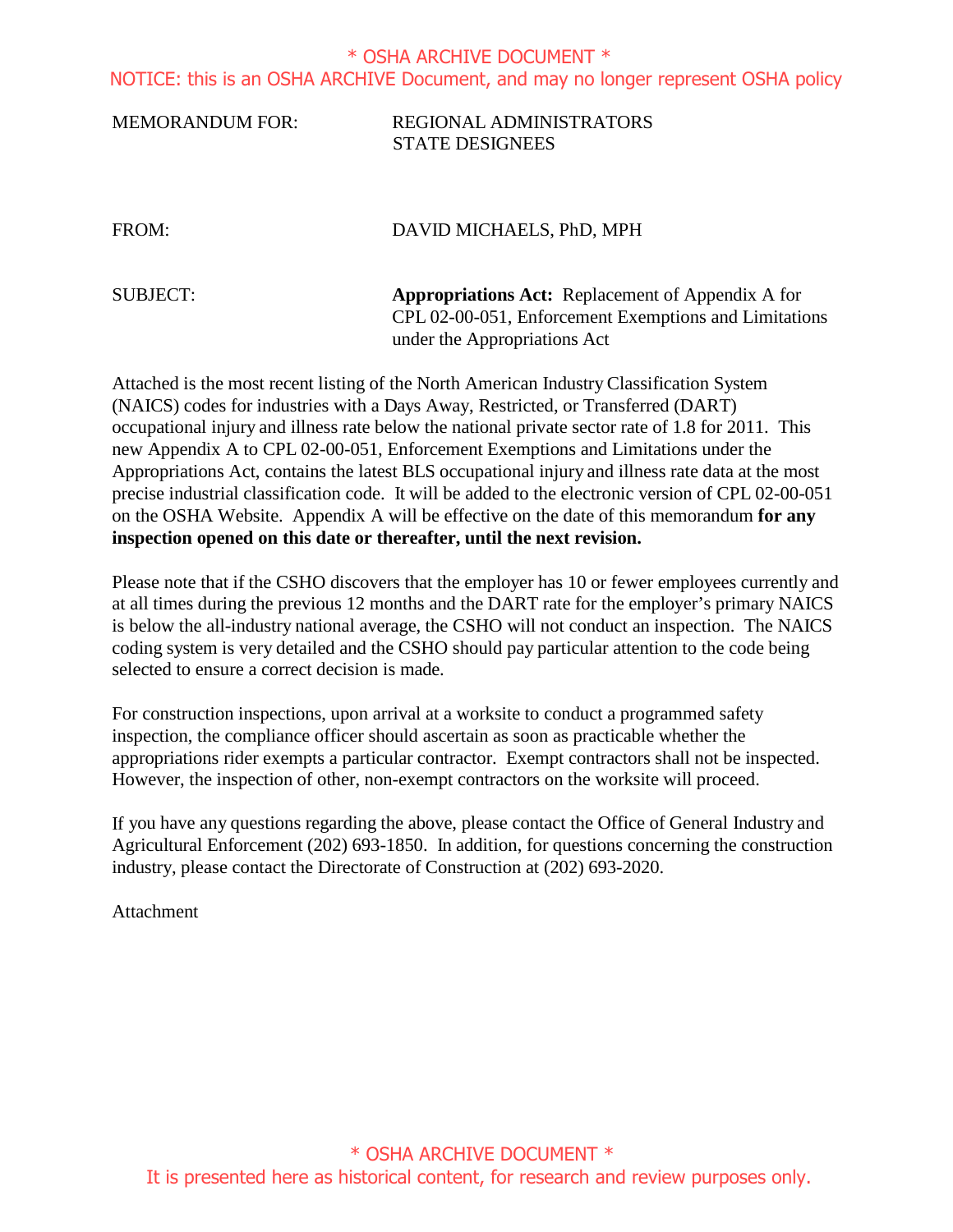

**SUBJECT:** Enforcement Exemptions and Limitations under the Appropriations Act. **DIRECTIVE NUMBER:CPL 02-00-051 EFFECTIVE DATE:** May 28, 1998

## **ABSTRACT**

**Purpose:** Explains the limits on inspection activities under the Appropriations Act.

**Scope:** OSHA-wide.

**References:** CPL 2.103 -Field Inspection Reference Manual, CPL 2.115 -Complaint Policy and Procedures, STP 2.22A -State Plan Policies and Procedures Manual.

- **Cancellations:** CPL 2-0.51I**,** Dated October 15, 1997.
- **State Impact:** See Paragraph VI.

**Action Offices:** National, Regional, and Area Offices.

**Originating Office:** Directorate of Compliance Programs.

**Contact:** Don Kallstrom(202) 219-8031 Office of General Industry Compliance Assistance; FPB - N3107 200 Constitution Avenue, NW Washington, DC 20210

**Special Notice:** Appendix A contains time sensitive information. OSHA will automatically update the information in Appendix A after it is received from the Bureau of Labor Statistics.

By and Under the Authority of Charles N. Jeffress Assistant Secretary

## \* OSHA ARCHIVE DOCUMENT \*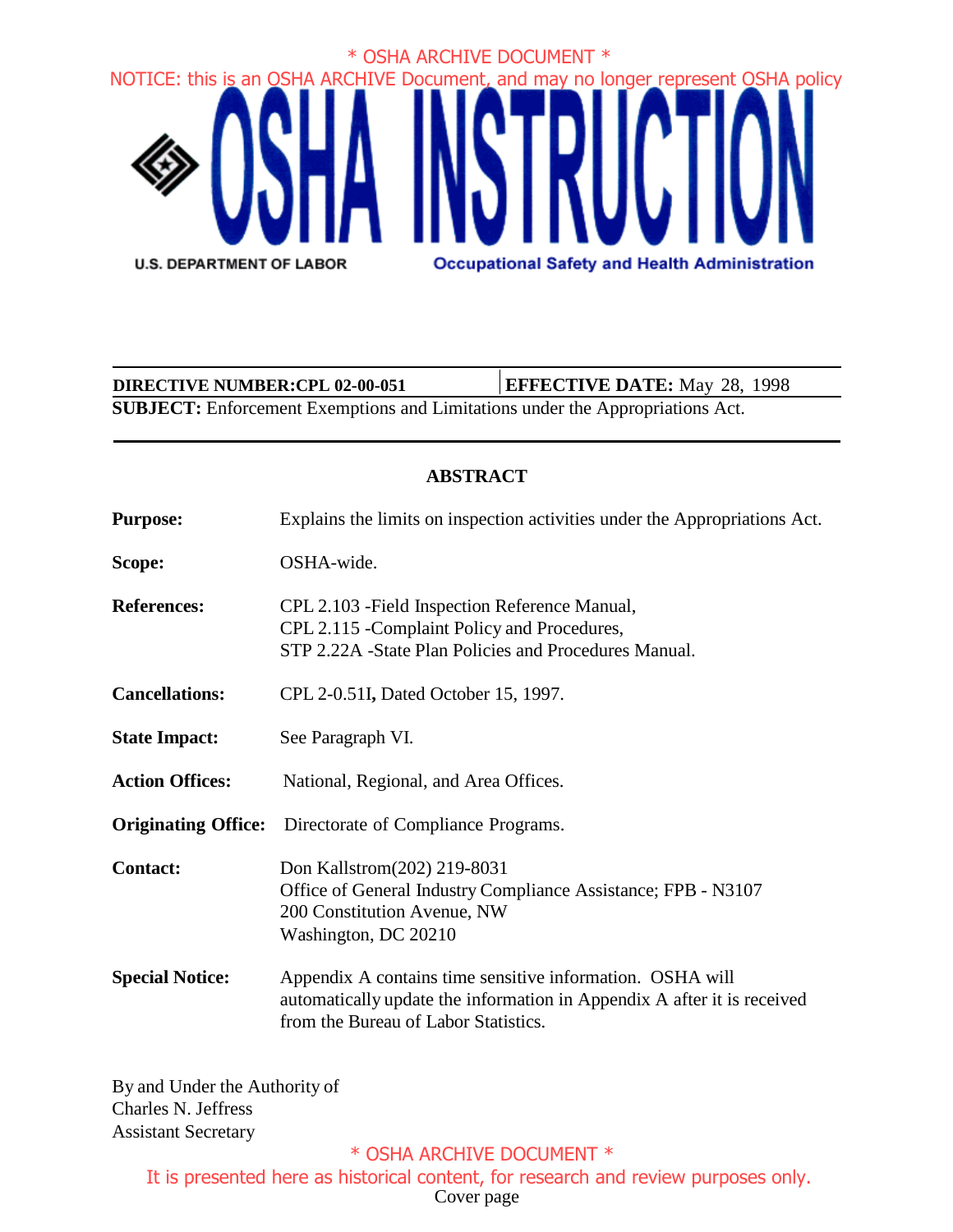Change effective 01-15-99 - Appendix A Change effective 02-07-00 - Appendix A Change effective 02-09-01 - Appendix A Change effective 01-02-02 Appendix A Change effective 01-07-03 Appendix A Change effective 02-23-05 Appendix A Change effective 12-05-05 Appendix A Change effective 11-20-06 Appendix A Change effective 12-10-07 Appendix A Change effective 12-03-08 Appendix A Change effective 12-18-09 Appendix A Change effective 01-03-11 Appendix A Change effective 12-23-11 - Appendix A Change effective 02-22-13 – Appendix A Change effective 05-27-14 – Appendix A \* OSHA ARCHIVE DOCUMENT \* NOTICE: this is an OSHA ARCHIVE Document, and may no longer represent OSHA policy

### TABLE OF CONTENTS

| $\overline{I}$ . |                                                                                                                 |
|------------------|-----------------------------------------------------------------------------------------------------------------|
| Π.               |                                                                                                                 |
| Ш.               |                                                                                                                 |
| IV.              |                                                                                                                 |
| V.               |                                                                                                                 |
| VI.              |                                                                                                                 |
| VII.             |                                                                                                                 |
| VIII.            |                                                                                                                 |
| IX.              |                                                                                                                 |
|                  | Table 1                                                                                                         |
| X.               |                                                                                                                 |
| XI.              |                                                                                                                 |
| XII.             |                                                                                                                 |
| XIII.            |                                                                                                                 |
|                  |                                                                                                                 |
|                  | * OSHA ARCHIVE DOCUMENT *<br>It is presented here as historical content, for research and review purposes only. |
|                  |                                                                                                                 |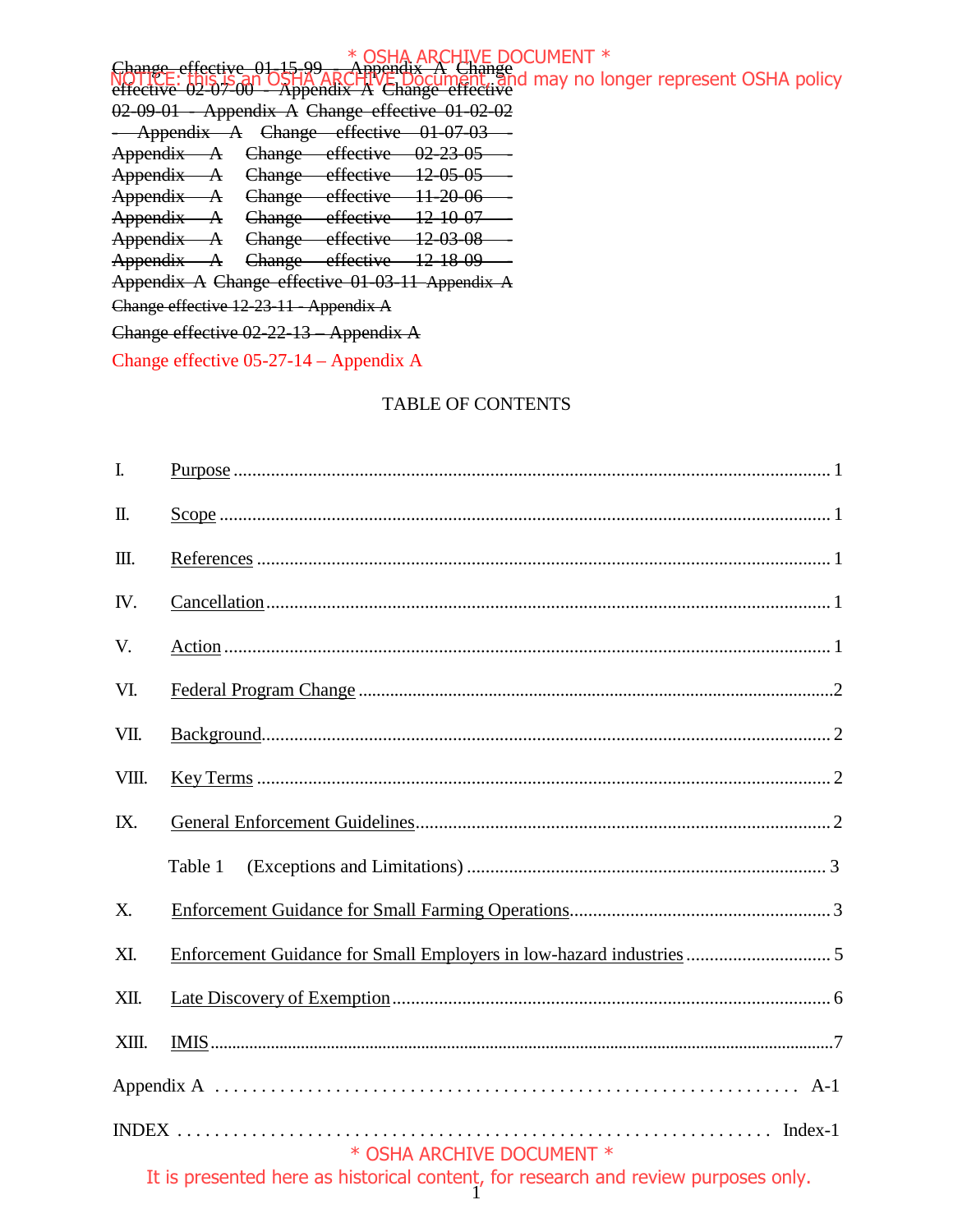FOSHA ARCHIVE DOCUMENT \*<br>In Purpose. This instruction explains the limits (exemptions and limitations) for the NOTICE: this is an OSHA ARCHIVE Document, and may no longer represent OSHA policy Appropriations Act. This funding measure's riders and this instruction focus on limiting the inspection of those employers who employ ten or fewer employees.

- II. Scope. This instruction applies OSHA-wide and where applicable, to those Employment Standards Administration (ESA) offices enforcing OSHA's Field Sanitation and Temporary Labor Camp standards in agricultural settings. The restrictions to OSHA's enforcement activity apply to places of employment (farms and establishments who's Standard Industrial Classification code is listed in Appendix A) who employ 10 of fewer employees.
- III. References.
	- A. OSHA Instruction STP 2.22A, May 14, 1986, the State Plan Policies and Procedures Manual
	- B. OSHA Instruction CPL 2.103, September 26, 1994, the Field Inspection Reference Manual (FIRM)
	- C. Secretary's Orders 5-96 and 6-96, December 27, 1996, Delegation of Authority and Assignment of Responsibility to the Assistant Secretary for Employment Standards and Other Officials in the Employment Standards Administration and the Assistant Secretary for Occupational Safety and Health.
	- D. OSHA Instruction CPL 2.115, June 14, 1996, Complaint Policies and Procedures
- IV. Cancellation. OSHA Instruction CPL 2.51I, October 15, 1997, is canceled.
- V. Action. OSHA Regional Administrators and Area Directors are to ensure that they schedule and conduct enforcement activities following the guidelines set forth in this instruction. They shall insure distribution of these guidelines to Employment Standards Administration, Wage and Hour Division District offices who are responsible for enforcing the OSHA field sanitation and temporary labor camp standards pursuant to Secretary's Orders 5-96 and 6-96. These guidelines are in effect until superseded or amended.

The Directorate of Administrative Programs will ensure that the updated Appendix A appears on the OSHA Internet site as soon as possible after receiving it from the Directorate of Compliance Programs. The version of Appendix A which appears on OSHA's Internet Web Page is the one currently being applied. The date Appendix A is updated will be noted on the Abstract.

VI. Federal Program Change. This instruction describes a Federal program change which affects State programs. Under OSHA's Appropriations Act, States cannot be reimbursed for any share of funds expended for activities prohibited by these exemptions and limitations and must be able to demonstrate that no Federal funds have been used for prohibited activities. The States shall respond via the two-way memorandum to the Regional Office as soon as the State's intention regarding the enforcement activity limitations and exemptions **GS APO ARCHIVE DOCUMENT** calendar days after the date of It is presented here as historical content, for research and review purposes only.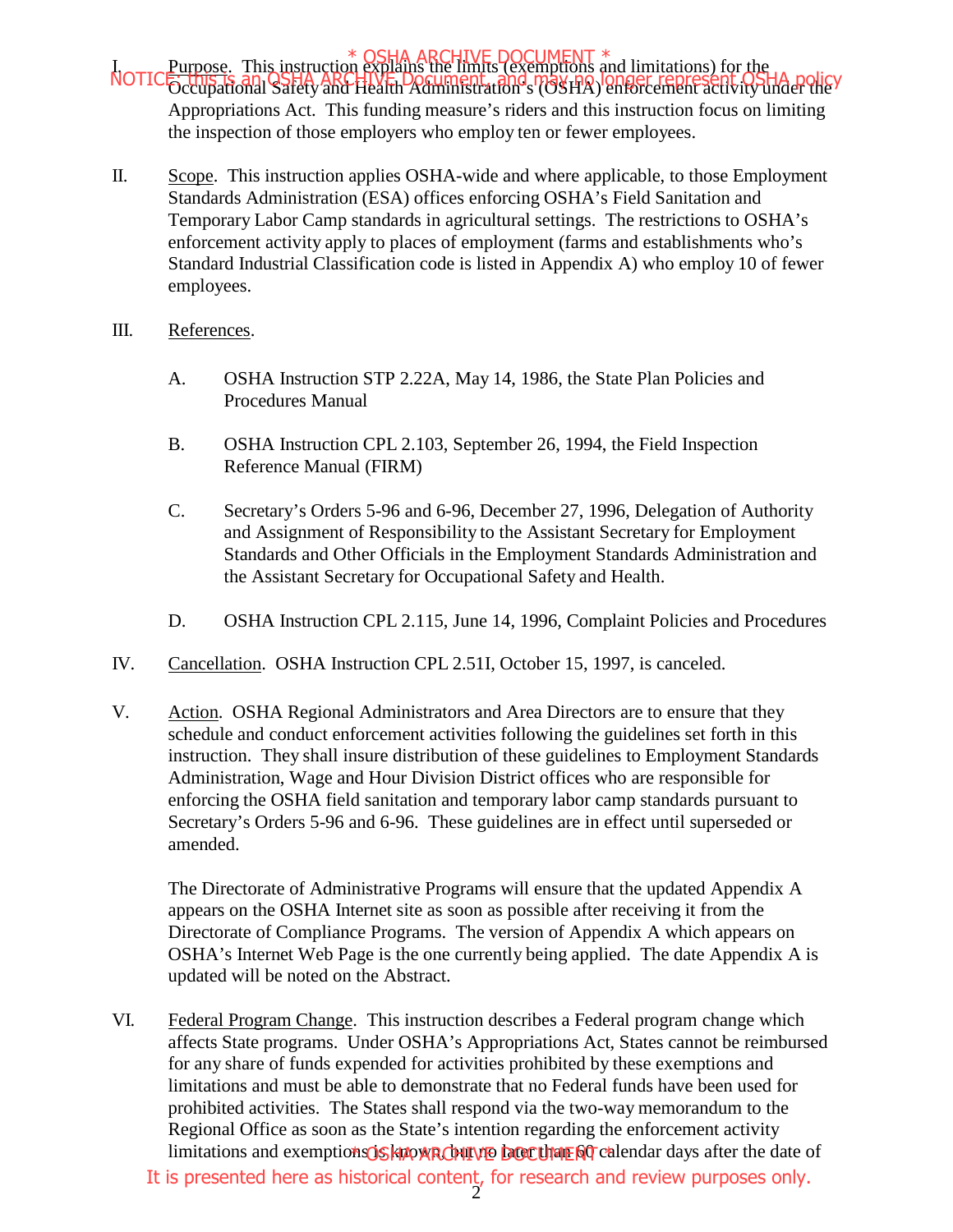- transmittal from the Directorate of Federal-State Operations. If a State plans to fund the prohibited activities, it shall provide a brief description of its alternative funding approach NOTICE: this is an OSHA ARCHIVE Document, and may no longer represent OSHA policy in the Comment Section of the two-way memorandum and maintain appropriate accounting procedures for assuring that no 23(c) funds are expended for these activities.
- VII. Background. In providing funding for OSHA, Congress has placed restrictions on enforcement activities regarding two categories of employers: small farming operations and small employers in low-hazard industries. The Appropriations Act contains limits for OSH Act activities on a year-by-year basis.
- VIII. Key Terms. Definitions pertinent to this Directive are the following:

A **"farming operation**" means any operation involved in the growing or harvesting of crops, the raising of livestock or poultry, or related activities conducted by a farmer on sites such as farms, ranches, orchards, dairy farms or similar farming operations. These are employers engaged in businesses that have a two digit Standard Industrial Classification (SIC) of 01 (Agricultural Production - Crops), 02 (Agricultural Production - Livestock and Animal Specialties), and four digit SIC 0711 (Soil Preparation Services), 0721 (Crop Planting, Cultivating, and Protecting), 0722 (Crop Harvesting, Primarily by Machine), 0761 (Farm Labor Contractors and Crew Leaders), and 0762 Farm Management Services).

A "**temporary labor camp**" means farm housing directly related to the seasonal or temporary employment of farm workers.

"**Housing**" includes both permanent and temporary structures located on or off the property of any employer who meets the above definition.

"**Lost Workday Injury Rate Below the National Average**"is an occupational lost workday injury (LWDI) rate which is lower than the national average rate for the private industry sector, as most recently published by the Bureau of Labor Statistics, at the most precise (SIC) code for which such data is published, using the 1987 manual.

IX. General Enforcement Guidelines. Before initiating enforcement activities OSHA will decide whether the appropriation rider prohibits OSHA enforcement. Where this determination cannot be made beforehand, the CSHO will determine the status of the small farming operation or a small employer in a low-hazard industry upon arrival at the workplace. If the prohibition applies, the inspector must immediately discontinue the inspection activities and leave the premises as soon as possible. Table No. 1 provides an at-a-glance reference to our activities under the funding measure.

| <b>Table 1</b>               |
|------------------------------|
| (Exceptions and Limitations) |

 $TLC =$  Temporary Labor Camp EES = Employees ERS = Employer

| <b>OSHA</b> Activity | Farm with 10 or<br>fewer EES and no | Farm with more than 10<br>EES or a farm with an | Non-farm ERS with 10<br>or fewer EES in a SIC |
|----------------------|-------------------------------------|-------------------------------------------------|-----------------------------------------------|
|                      | TLC activity within                 | active TLC within 12                            | listed in Appendix A                          |
|                      | $12 \text{ mo}$ .                   | Mo.                                             |                                               |
|                      |                                     | HA ARCHIVE DOCHMENT *                           |                                               |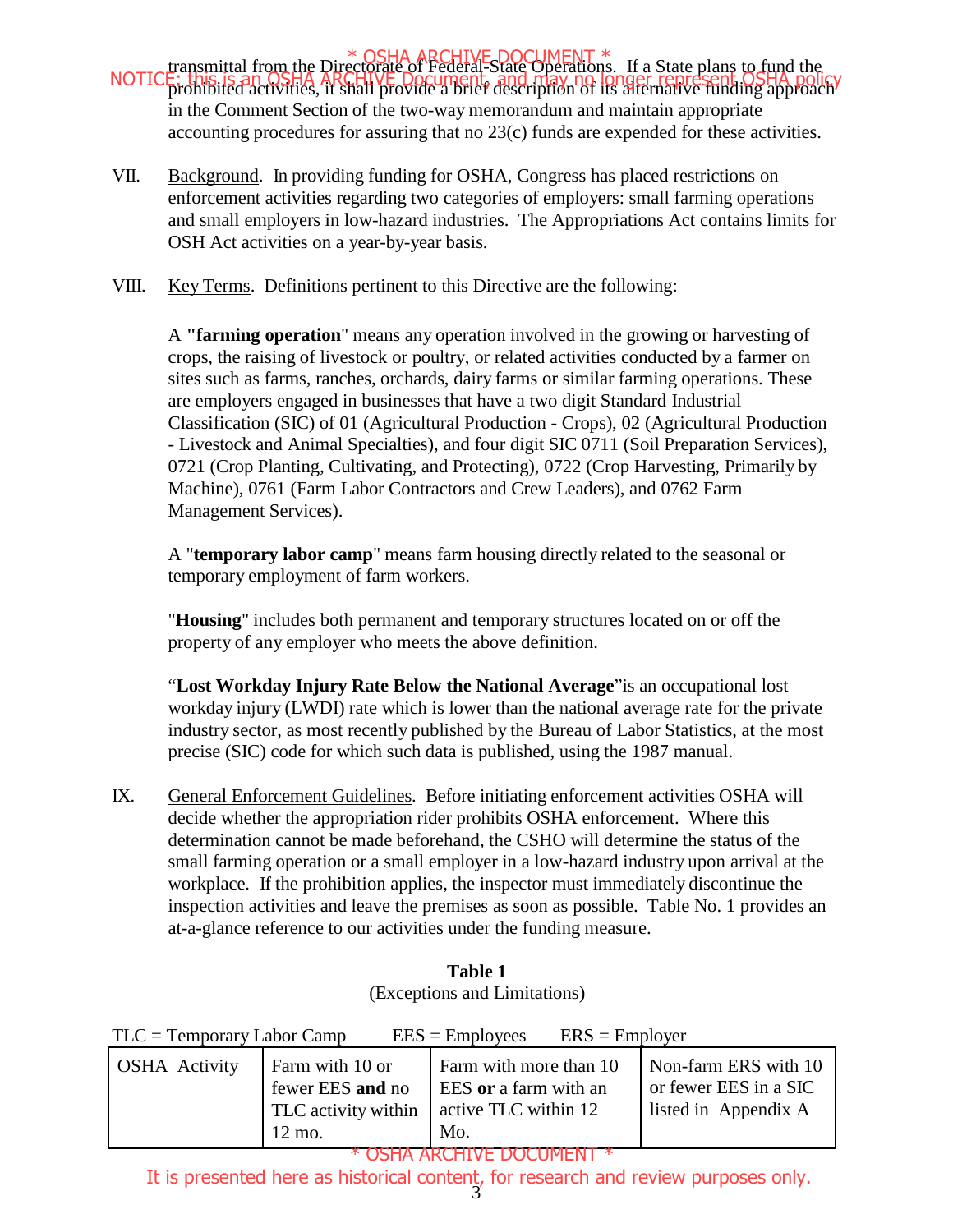| OTICE: this is an<br>Programmed<br>Safety<br>Inspections | OSHA ARCHI<br>Not Permitted | ument, and may no longer represent OSHA policy<br>Can Inspect [ Cannot Inspect |                                                           |
|----------------------------------------------------------|-----------------------------|--------------------------------------------------------------------------------|-----------------------------------------------------------|
| Programmed<br>Health<br>Inspections                      | Not Permitted               | Can Inspect                                                                    | Can Inspect                                               |
| Employee<br>Complaint                                    | Not Permitted               | Can Inspect                                                                    | Can Inspect (See limits<br>on Citations and<br>Penalties) |
| FAT/CAT and<br>Accidents                                 | <b>Not Permitted</b>        | Can Inspect                                                                    | Can Inspect                                               |
| <b>Imminent Danger</b>                                   | Not Permitted               | Can Inspect                                                                    | Can Inspect                                               |
| 11C                                                      | Not Permitted               | Can Inspect                                                                    | Can Inspect                                               |
| Consultation &<br>Technical<br>Assistance                | Not Permitted               | Permitted                                                                      | Permitted                                                 |
| <b>Education</b> and<br>Training                         | Not permitted               | Permitted                                                                      | Permitted                                                 |
| <b>Conduct Surveys</b><br>& Studies                      | <b>Not Permitted</b>        | Permitted                                                                      | Permitted                                                 |

- X. Enforcement Guidance for Small Farming Operations. The Appropriations Act exempts small farming operations from enforcement of **all** rules, regulations, standards or orders under the Occupational Safety and Health Act.
	- A. A farming operation is **exempt** from **all** OSHA activities if it:
		- 1. Employs 10 or fewer employees currently and at all times during the last 12 months; and
		- 2. Has not had an active temporary labor camp during the proceeding 12 months.

Note: Family members of farm employers are not counted when determining the number of employees.

B. A farming operation with 10 or fewer employees that maintains a temporary labor camp or has maintained a temporary labor camp within the last twelve months **is not** exempt from inspection. For OSHA, the inspection may include all working conditions covered by OSHA standards except for Field Sanitation, 29 CFR 1928.110, and except as noted, Temporary Labor Camps, 29 CFR 1910.142, which are being enforced by the Wage and Hour Division under Secretary of Labor Order 6-96<sub>\*</sub> OSHA ARCHIVE DOCUMENT \*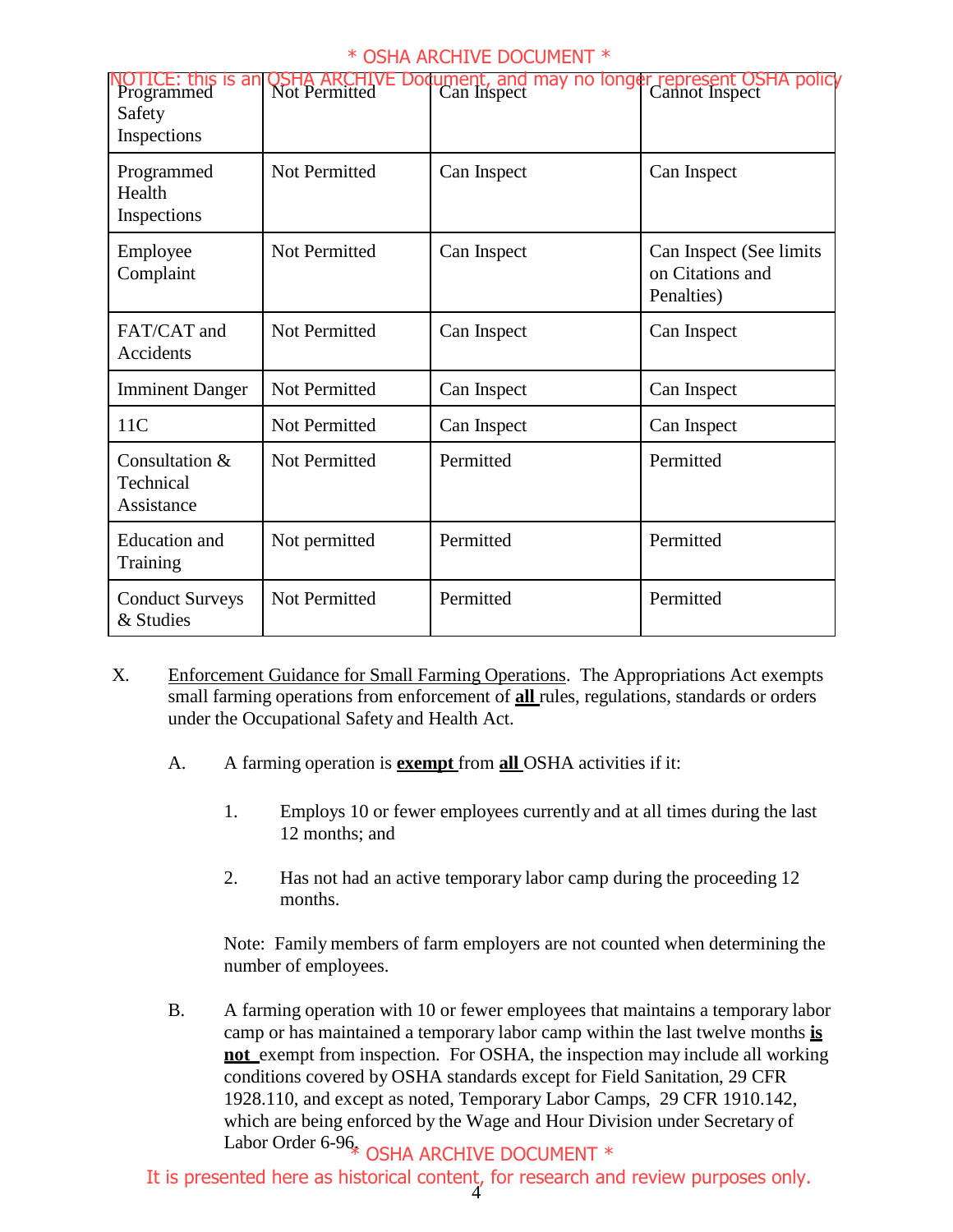1. OSHA, however, retains inspection responsibility for those camps of employees engaged in eggs or poultry production (SIC 025) or red meat production (SIC 021) or engaged in the post-harvest processing of agricultural or horticultural commodities. Generally, post-harvest processing can be thought of as changing the character of the product (canning, making cider or sauces, etc.) or a higher degree of packaging (washing, bundling and bagging carrots) versus field sorting in a shed for size. NOTICE: this is an OSHA ARCHIVE Document, and may no longer represent OSHA policy

C. The Wage and Hour Division, ESA, will also exercise responsibility for enforcement in agriculture of OSHA field sanitation and temporary labor camp standards, except as noted in "b" above, in nine States operating OSHA-approved State plans which have elected to follow the jurisdictional transfer of authority as effected by Secretary's Orders 5-96 and 6-96. These States are: Alaska, Indiana, Iowa, Kentucky, Minnesota, South Carolina, Utah, Virgin Islands, and Wyoming.

In the fourteen (14) other States operating OSHA-approved State plans, enforcement of field sanitation and temporary labor camp standards in agriculture will not transfer to ESA and will continue as a State responsibility. These States are: Arizona, California, Hawaii, Maryland, Michigan, Nevada, New Mexico, North Carolina, Oregon, Puerto Rico, Tennessee, Vermont, Virginia, and Washington.

- XI. Enforcement Guidance for Small Employers in low-hazard industries. The Appropriations Act exempts small employers in low-hazard industries from **programmed safety inspections**.
	- A. No programmed safety inspections are permitted of a small employer if:
		- 1. It employs 10 or fewer employees currently and at all times during the last 12 months; and
		- 2. The lost workday case rate for its primary SIC work activity is below the all-industry national average. (See Appendix A for listings.)
	- B. The Appropriations Act allows several OSHA activities in establishments of small (10 or fewer employees) low-hazard rate employers that are exempt from programmed safety inspections. All OSHA Offices are allowed to:
		- 1. Provide consultation and technical assistance as well as educational and training services. It can also conduct surveys and studies authorized by the OSHA.
		- 2. Investigate or schedule inspections in response to an employee complaint in accordance with current complaint procedures in CPL 2.115. The only complaint inspections which are permitted under the rider are those from current employees.

a. Citations may be issued for any violation found during a complaint inspection whether or not the violative condition is a subject of the inspection.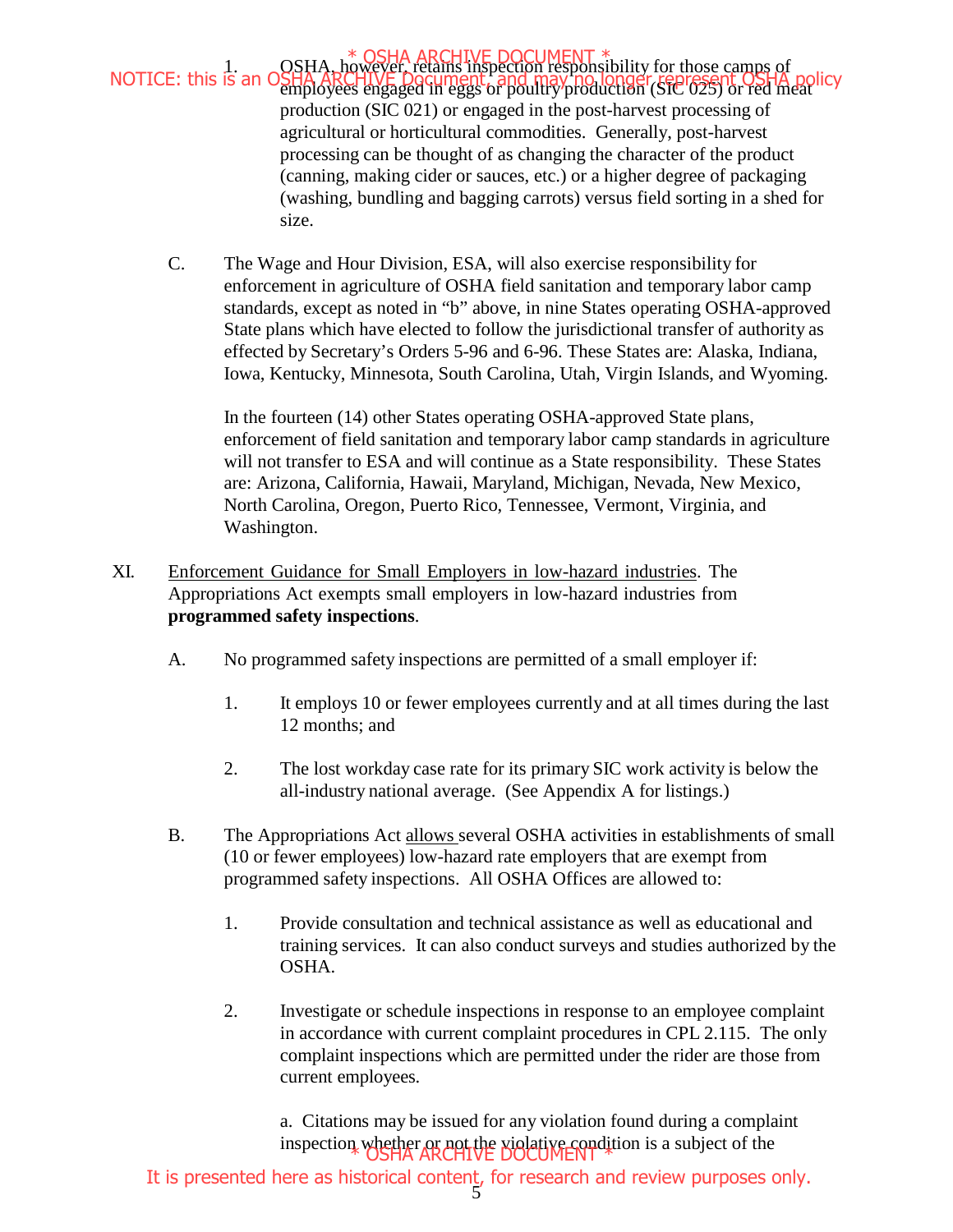b. Penalties may only be assessed when the violations are classified as willful violations or failure to abate notifications and when such violations and failure to abate notifications are related to the original complaint.

- 3. Take any action authorized by the Act with respect to alleged imminent danger situations.
- 4. Take any action authorized by the Act with respect to **health hazards.**

a. Health inspections are to be scheduled, observed health hazards cited, and penalties assessed for all classifications of violations in accordance with current procedures.

b. Apparent safety violations noted during a health inspection of an establishment exempted from programmed safety inspections shall not be cited or referred for later inspection unless such violations create an imminent danger.

c. If this inspection is a health-related complaint, the procedures in paragraph XI. B. 4. take precedence over the procedures in paragraph XI. B. 2.

Note: A Compliance Officer can discuss non-citable violations during the closing conference and provide information relating to consultation services.

5. Take any action authorized by the Act with respect to employment accidents involving a fatality of one or more employees or hospitalization of two or more employees . All apparent violative conditions involving safety or health may be cited and penalties proposed related to the accident.

Note: The reporting requirements of 29 CFR 1904.8 have not changed. Employers are not obligated to report accidents involving overnight hospitalization of fewer than three employees. However, OSHA is allowed to conduct any accident investigation of a small, non-farming, employer once we become aware that an accident as described above has occurred. Where OSHA learns of such accidents, we can inspect or investigate.

- 6. Take any action authorized by the Act with respect to alleged discrimination against employees.
- XII. Late Discovery of Exemption. If it becomes clear after an inspection that the employer was exempt from inspection at the time of the inspection, the Area Director shall ensure that no citations are issued or penalties proposed contrary to the provisions of this instruction.
	- A. If already issued, but not yet contested, any such citation or proposed penalty shall be withdrawn.

\* OSHA ARCHIVE DOCUMENT \*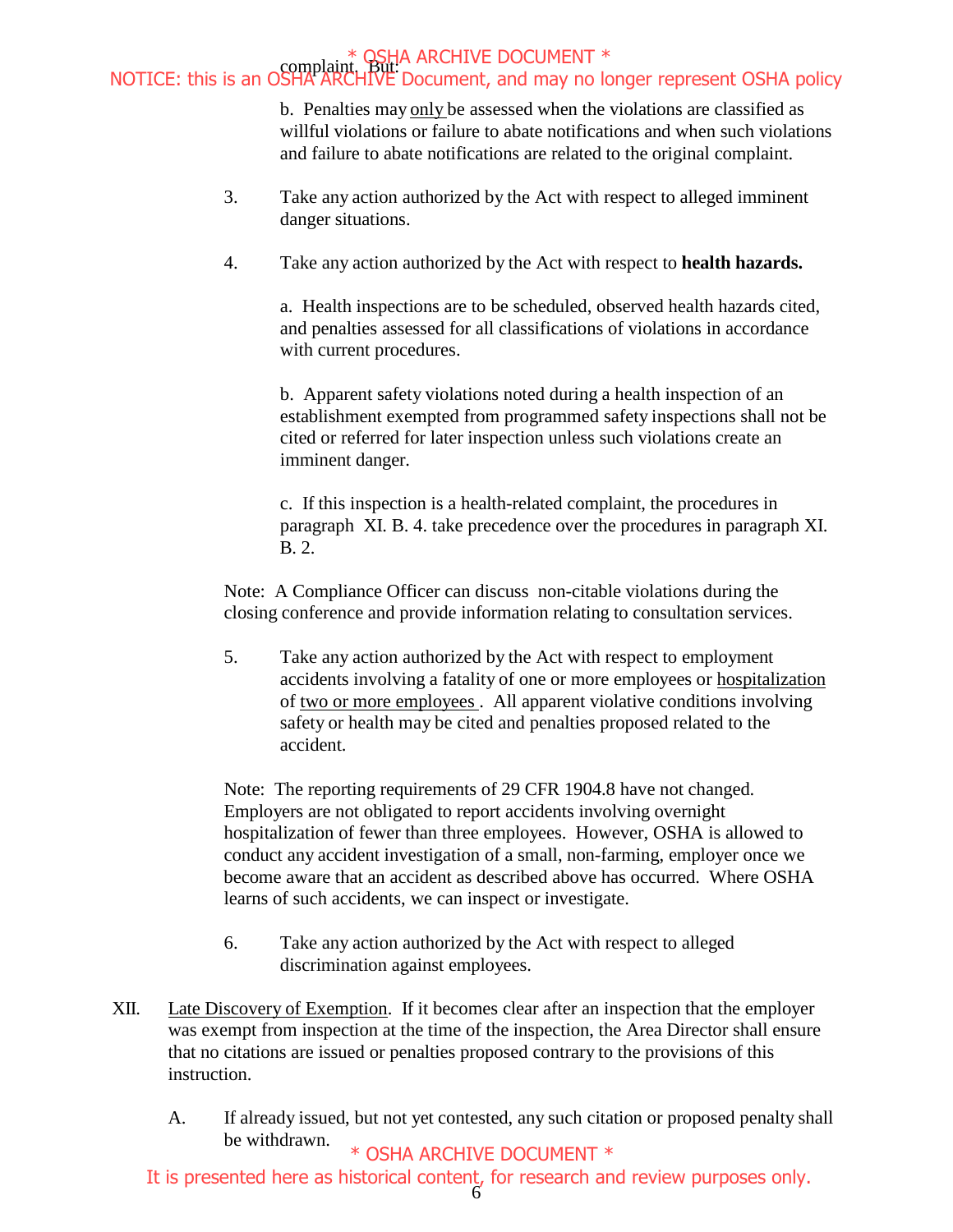## NOTICE: this is an OSHA ARCHIVE Document, and may no longer represent OSHA policy

- B. If the employer has already filed a notice of intent to contest, the Area Director shall inform the Regional Solicitor who shall take appropriate action to ensure that the case is not pursued before the Occupational Safety and Health Review Commission.
- C. If such citations and penalties have become a final order, the Area Director shall ensure that no penalties are collected.
- XIII. IMIS. If an inspection is not conducted because of an Appropriations Act rider exemption, the CSHO shall complete an OSHA-1 Form according to current IMIS instructions. Also where the scope of an inspection has been limited, due to restrictions imposed by a rider to the Appropriations Act, it can be so noted in block 42 - Optional Information.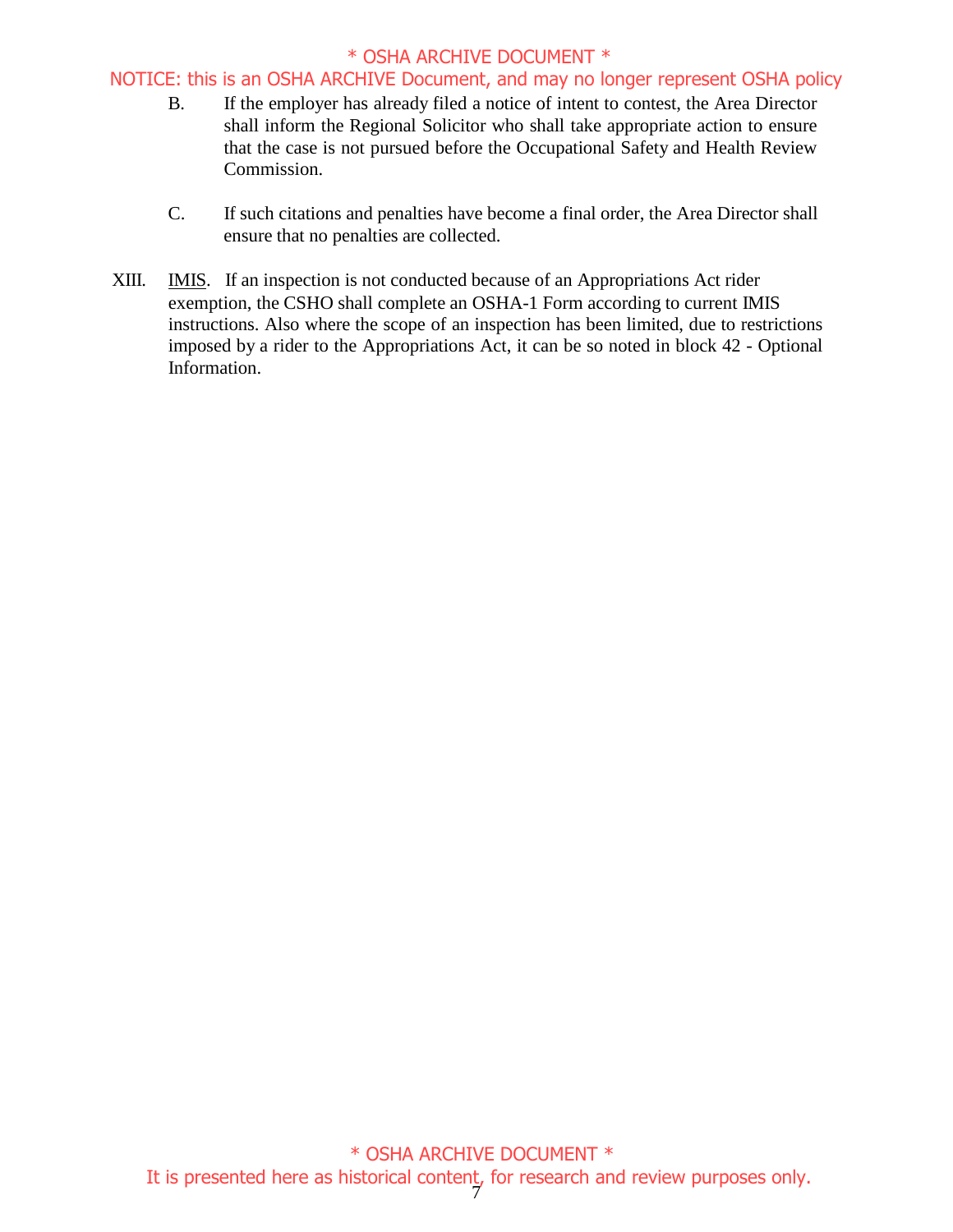## APPENDIX A

North American Industrial Classification System (NAICS) Codes for Industries with a Days Away, Restricted or Transferred (DART) Rate Less Than the National Average Rate of 1.8 for 2012.

Source: Bureau of Labor Statistic (BLS) data released November 7, 2013

| <b>2007 NAICS</b> | <b>2007 NAICS Title</b>                                          |
|-------------------|------------------------------------------------------------------|
|                   | <b>Agriculture, Forestry, Fishing and Hunting</b>                |
| 115112            | Soil Preparation, Planting, and Cultivating                      |
|                   | <b>Mining</b>                                                    |
| 211111            | Crude Petroleum and Natural Gas Extraction                       |
| 211112            | <b>Natural Gas Liquid Extraction</b>                             |
| 213111            | Drilling Oil and Gas Wells                                       |
| 213112            | Support Activities for Oil and Gas Operations                    |
|                   | <b>Utilities</b>                                                 |
| 221111            | <b>Hydroelectric Power Generation</b>                            |
| 221112            | <b>Fossil Fuel Electric Power Generation</b>                     |
| 221113            | <b>Nuclear Electric Power Generation</b>                         |
| 221121            | <b>Electric Bulk Power Transmission and Control</b>              |
| 221122            | <b>Electric Power Distribution</b>                               |
| 221210            | <b>Natural Gas Distribution</b>                                  |
|                   | <b>Construction</b>                                              |
| 236210            | <b>Industrial Building Construction</b>                          |
| 236220            | Commercial and Institutional Building Construction               |
| 237120            | Oil and Gas Pipeline and Related Structures Construction         |
| 237130            | Power and Communication Line and Related Structures Construction |
| 237210            | <b>Land Subdivision</b>                                          |
| 237990            | Other Heavy and Civil Engineering Construction                   |
| 238210            | Electrical Contractors and Other Wiring Installation Contractors |
| 238290            | Other Building Equipment Contractors                             |
| 238320            | Painting and Wall Covering Contractors                           |
| 238910            | <b>Site Preparation Contractors</b>                              |
|                   | <b>Manufacturing</b>                                             |
| 311221            | Wet Corn Milling                                                 |
| 311222            | Soybean Processing                                               |
|                   | 8                                                                |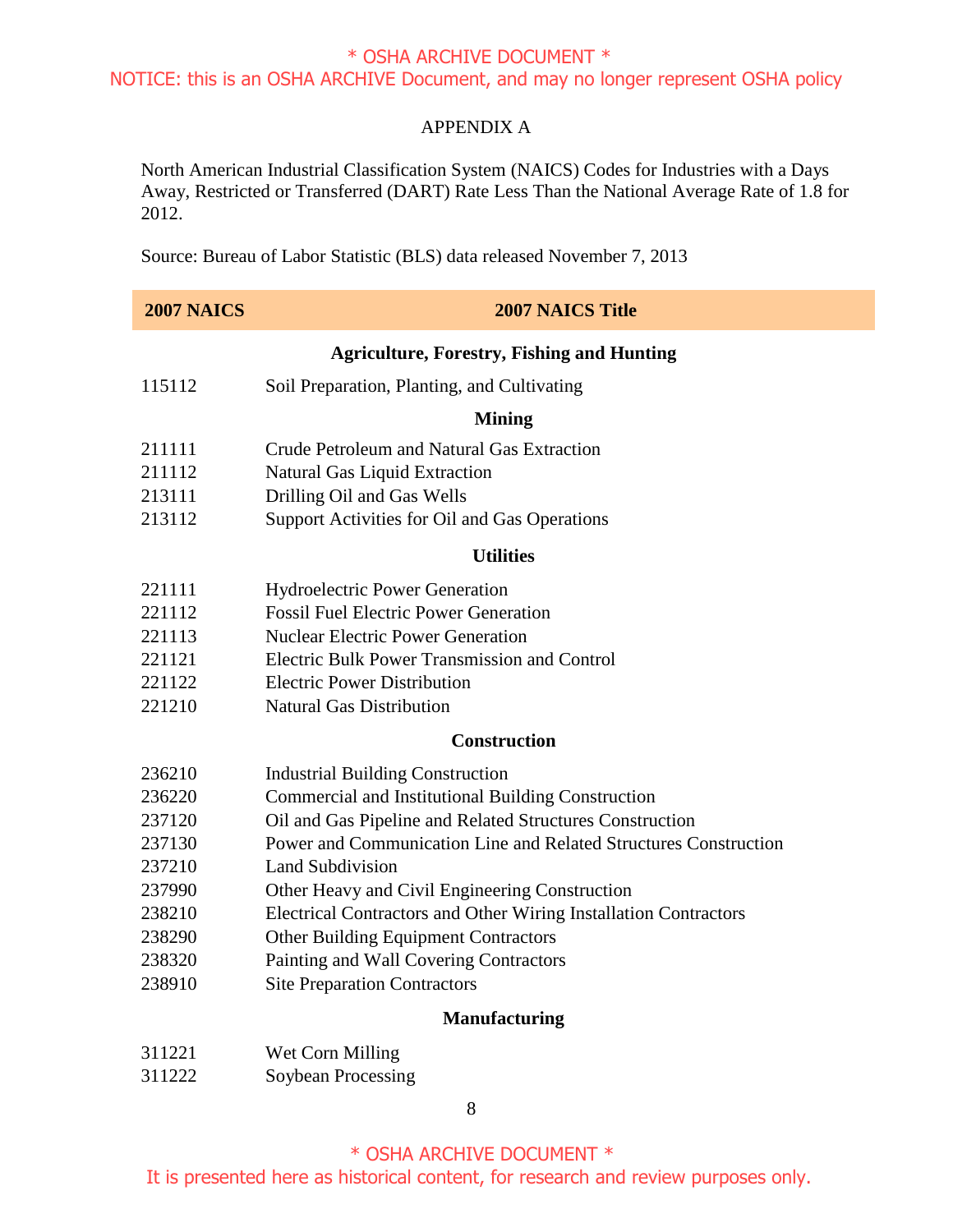## NOTICE: this is an OSHA ARCHIVE Document, and may no longer represent OSHA policy

 Other Oilseed Processing Fats and Oils Refining and Blending Breakfast Cereal Manufacturing Retail Bakeries Flavoring Syrup and Concentrate Manufacturing Tobacco Stemming and Redrying Cigarette Manufacturing Other Tobacco Product Manufacturing Yarn Texturizing, Throwing, and Twisting Mills Narrow Fabric Mills Schiffli Machine Embroidery Weft Knit Fabric Mills Other Knit Fabric and Lace Mills Broadwoven Fabric Finishing Mills Carpet and Rug Mills Curtain and Drapery Mills Other Household Textile Product Mills Textile Bag Mills Tire Cord and Tire Fabric Mills Outerwear Knitting Mills Underwear and Nightwear Knitting Mills Men's and Boys' Cut and Sew Apparel Contractors Women's, Girls', and Infants' Cut and Sew Apparel Contractors Men's and Boys' Cut and Sew Underwear and Nightwear Manufacturing Men's and Boys' Cut and Sew Suit, Coat, and Overcoat Manufacturing Men's and Boys' Cut and Sew Shirt (except Work Shirt) Manufacturing Men's and Boys' Cut and Sew Trouser, Slack, and Jean Manufacturing Men's and Boys' Cut and Sew Work Clothing Manufacturing Men's and Boys' Cut and Sew Other Outerwear Manufacturing Women's and Girls' Cut and Sew Lingerie, Loungewear, and Nightwear Manufacturing Women's and Girls' Cut and Sew Blouse and Shirt Manufacturing Women's and Girls' Cut and Sew Dress Manufacturing Women's and Girls' Cut and Sew Suit, Coat, Tailored Jacket, and Skirt Manufacturing Women's and Girls' Cut and Sew Other Outerwear Manufacturing Infants' Cut and Sew Apparel Manufacturing Fur and Leather Apparel Manufacturing All Other Cut and Sew Apparel Manufacturing Glove and Mitten Manufacturing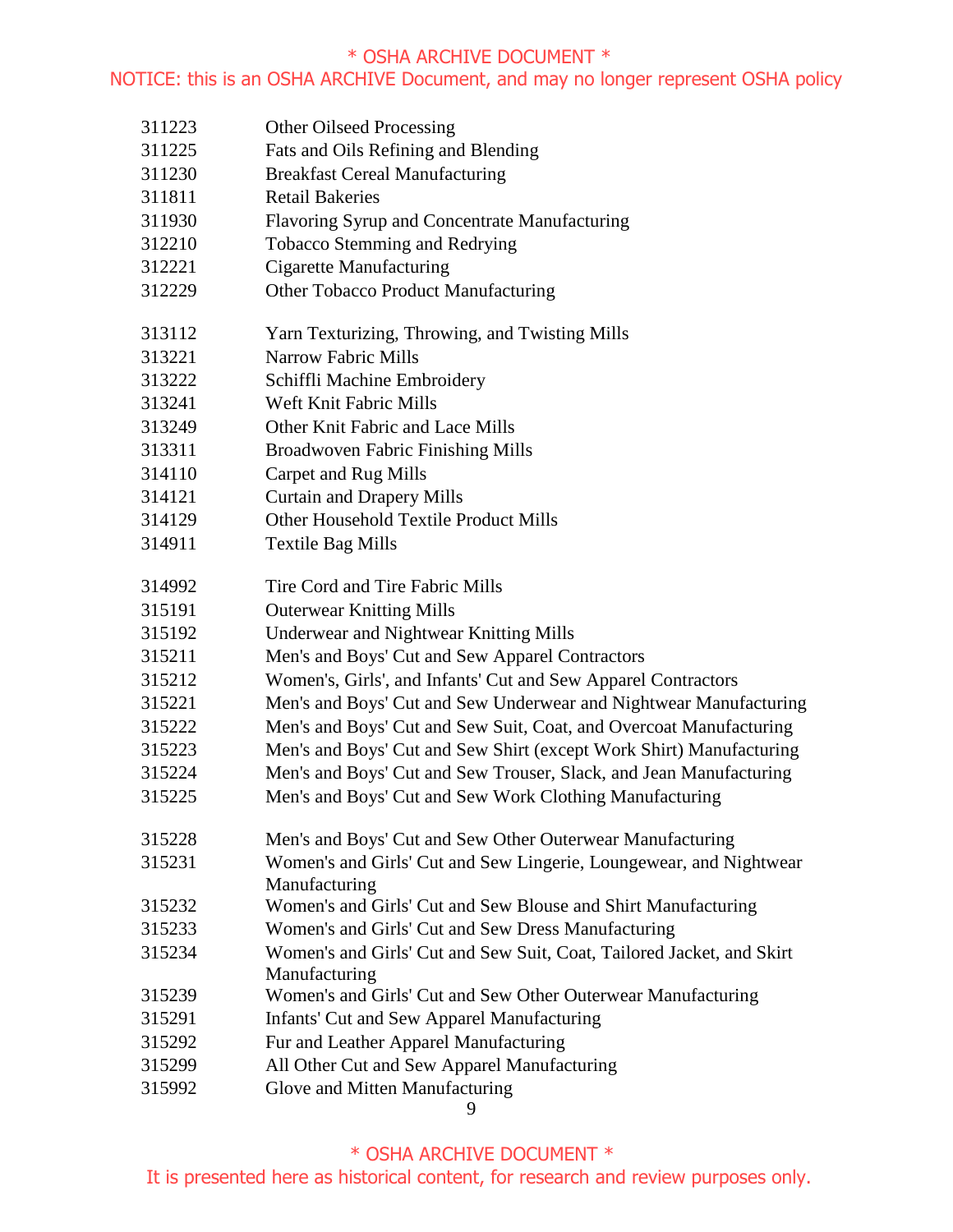- Men's and Boys' Neckwear Manufacturing
- Other Apparel Accessories and Other Apparel Manufacturing
- Reconstituted Wood Product Manufacturing
- Pulp Mills
- Paper (except Newsprint) Mills
- Newsprint Mills
- Paperboard Mills
- Fiber Can, Tube, Drum, and Similar Products Manufacturing
- Nonfolding Sanitary Food Container Manufacturing
- Coated and Laminated Packaging Paper Manufacturing
- Sanitary Paper Product Manufacturing
- Commercial Lithographic Printing
- Commercial Gravure Printing
- Commercial Screen Printing
- Quick Printing
- Digital Printing
- Blankbook, Looseleaf Binders, and Devices Manufacturing
- Other Commercial Printing
- Prepress Services
- Petroleum Refineries
- Asphalt Shingle and Coating Materials Manufacturing
- Petroleum Lubricating Oil and Grease Manufacturing
- Petrochemical Manufacturing
- Inorganic Dye and Pigment Manufacturing
- Synthetic Organic Dye and Pigment Manufacturing
- Alkalies and Chlorine Manufacturing
- Carbon Black Manufacturing
- All Other Basic Inorganic Chemical Manufacturing
- Cyclic Crude and Intermediate Manufacturing
- Ethyl Alcohol Manufacturing
- All Other Basic Organic Chemical Manufacturing
- Synthetic Rubber Manufacturing
- Cellulosic Organic Fiber Manufacturing
- Noncellulosic Organic Fiber Manufacturing
- Nitrogenous Fertilizer Manufacturing
- Pesticide and Other Agricultural Chemical Manufacturing
- Pharmaceutical Preparation Manufacturing
- In-Vitro Diagnostic Substance Manufacturing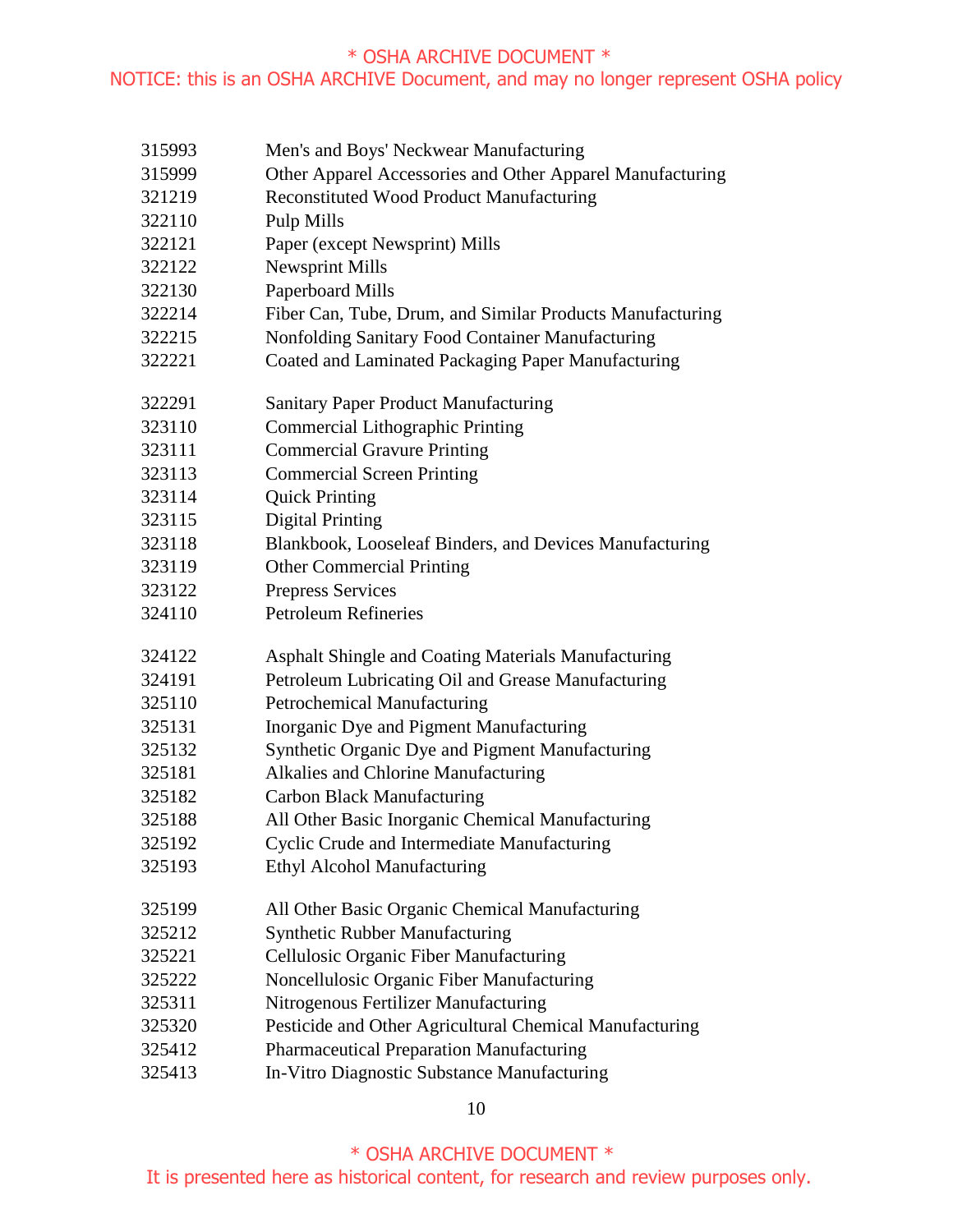## NOTICE: this is an OSHA ARCHIVE Document, and may no longer represent OSHA policy

 Biological Product (except Diagnostic) Manufacturing Soap and Other Detergent Manufacturing Surface Active Agent Manufacturing Toilet Preparation Manufacturing Photographic Film, Paper, Plate, and Chemical Manufacturing All Other Miscellaneous Chemical Product and Preparation Manufacturing Plastics Bottle Manufacturing Clay Refractory Manufacturing Nonclay Refractory Manufacturing Lime Manufacturing Iron and Steel Mills Aluminum Sheet, Plate, and Foil Manufacturing Primary Smelting and Refining of Copper Primary Smelting and Refining of Nonferrous Metal (except Copper and Aluminum) Powder Metallurgy Part Manufacturing Metal Can Manufacturing Fluid Power Valve and Hose Fitting Manufacturing Plumbing Fixture Fitting and Trim Manufacturing Ammunition (except Small Arms) Manufacturing Other Ordnance and Accessories Manufacturing Oil and Gas Field Machinery and Equipment Manufacturing Plastics and Rubber Industry Machinery Manufacturing Textile Machinery Manufacturing Printing Machinery and Equipment Manufacturing Semiconductor Machinery Manufacturing Commercial Laundry, Drycleaning, and Pressing Machine Manufacturing Office Machinery Manufacturing Optical Instrument and Lens Manufacturing Photographic and Photocopying Equipment Manufacturing Machine Tool (Metal Forming Types) Manufacturing Cutting Tool and Machine Tool Accessory Manufacturing Turbine and Turbine Generator Set Units Manufacturing Other Engine Equipment Manufacturing Air and Gas Compressor Manufacturing Power-Driven Handtool Manufacturing Packaging Machinery Manufacturing Fluid Power Pump and Motor Manufacturing Scale and Balance Manufacturing

# \* OSHA ARCHIVE DOCUMENT \*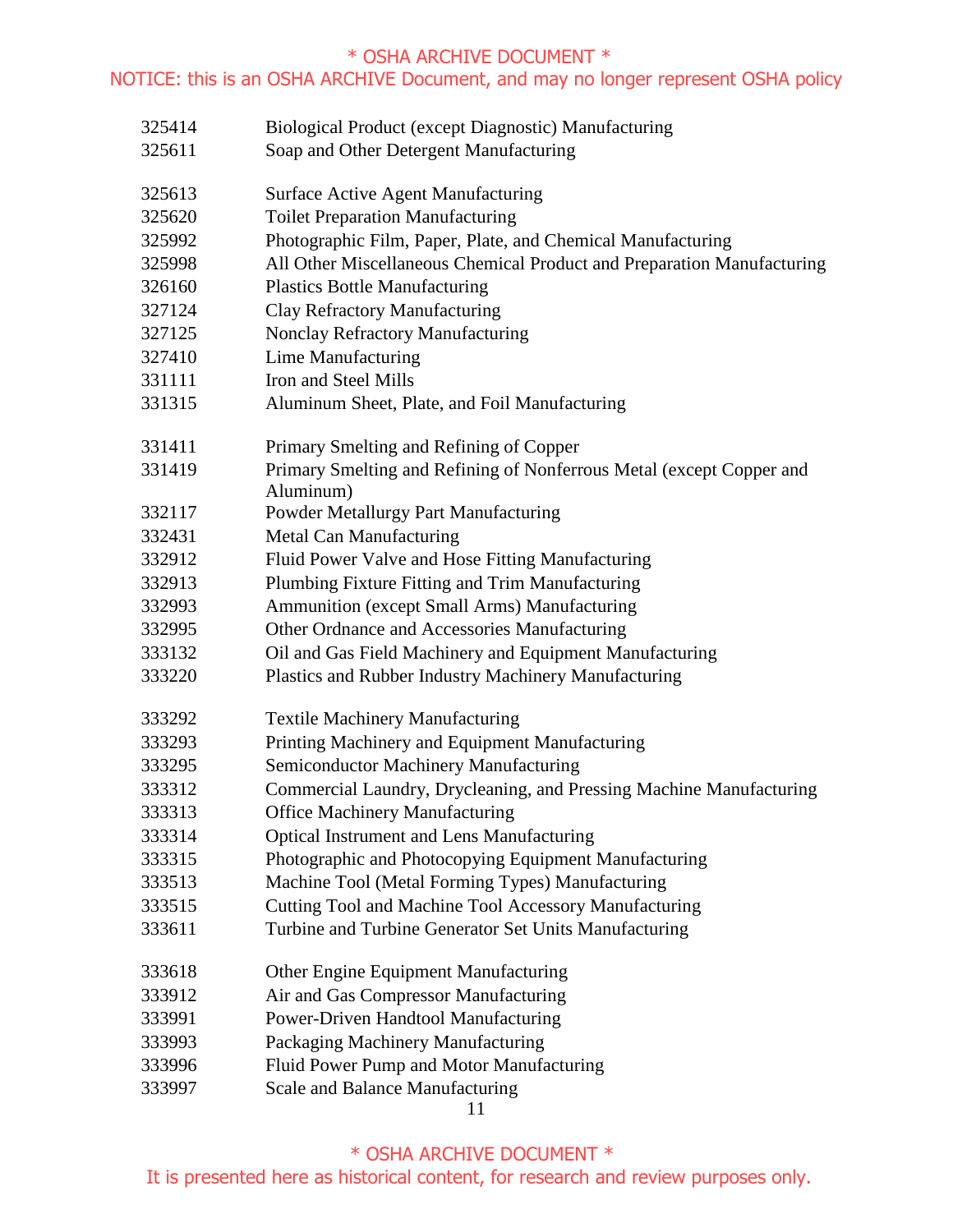| 334111 | <b>Electronic Computer Manufacturing</b>                                                                                  |
|--------|---------------------------------------------------------------------------------------------------------------------------|
| 334112 | <b>Computer Storage Device Manufacturing</b>                                                                              |
| 334113 | <b>Computer Terminal Manufacturing</b>                                                                                    |
| 334119 | Other Computer Peripheral Equipment Manufacturing - digital camera<br>manufacturing                                       |
| 334210 | <b>Telephone Apparatus Manufacturing</b>                                                                                  |
| 334220 | Radio and Television Broadcasting and Wireless Communications Equipment<br>Manufacturing                                  |
| 334290 | Other Communications Equipment Manufacturing                                                                              |
| 334310 | Audio and Video Equipment Manufacturing                                                                                   |
| 334411 | <b>Electron Tube Manufacturing</b>                                                                                        |
| 334412 | <b>Bare Printed Circuit Board Manufacturing</b>                                                                           |
| 334413 | Semiconductor and Related Device Manufacturing                                                                            |
| 334414 | <b>Electronic Capacitor Manufacturing</b>                                                                                 |
| 334415 | <b>Electronic Resistor Manufacturing</b>                                                                                  |
| 334416 | Electronic Coil, Transformer, and Other Inductor Manufacturing                                                            |
| 334417 | <b>Electronic Connector Manufacturing</b>                                                                                 |
| 334418 | Printed Circuit Assembly (Electronic Assembly) Manufacturing                                                              |
| 334419 | Other Electronic Component Manufacturing                                                                                  |
| 334510 | Electromedical and Electrotherapeutic Apparatus Manufacturing                                                             |
| 334511 | Search, Detection, Navigation, Guidance, Aeronautical, and Nautical System<br>and Instrument Manufacturing                |
| 334512 | Automatic Environmental Control Manufacturing for Residential, Commercial,<br>and Appliance Use                           |
| 334513 | Instruments and Related Products Manufacturing for Measuring, Displaying,<br>and Controlling Industrial Process Variables |
| 334514 | <b>Totalizing Fluid Meter and Counting Device Manufacturing</b>                                                           |
| 334515 | Instrument Manufacturing for Measuring and Testing Electricity and Electrical<br>Signals                                  |
| 334516 | <b>Analytical Laboratory Instrument Manufacturing</b>                                                                     |
| 334517 | <b>Irradiation Apparatus Manufacturing</b>                                                                                |
| 334518 | Watch, Clock, and Part Manufacturing                                                                                      |
| 334519 | Other Measuring and Controlling Device Manufacturing                                                                      |
| 334611 | <b>Software Reproducing</b>                                                                                               |
| 334613 | Magnetic and Optical Recording Media Manufacturing                                                                        |
| 335110 | Electric Lamp Bulb and Part Manufacturing                                                                                 |
| 335211 | Electric Housewares and Household Fan Manufacturing                                                                       |
| 335221 | Household Cooking Appliance Manufacturing                                                                                 |
| 335222 | Household Refrigerator and Home Freezer Manufacturing                                                                     |

\* OSHA ARCHIVE DOCUMENT \*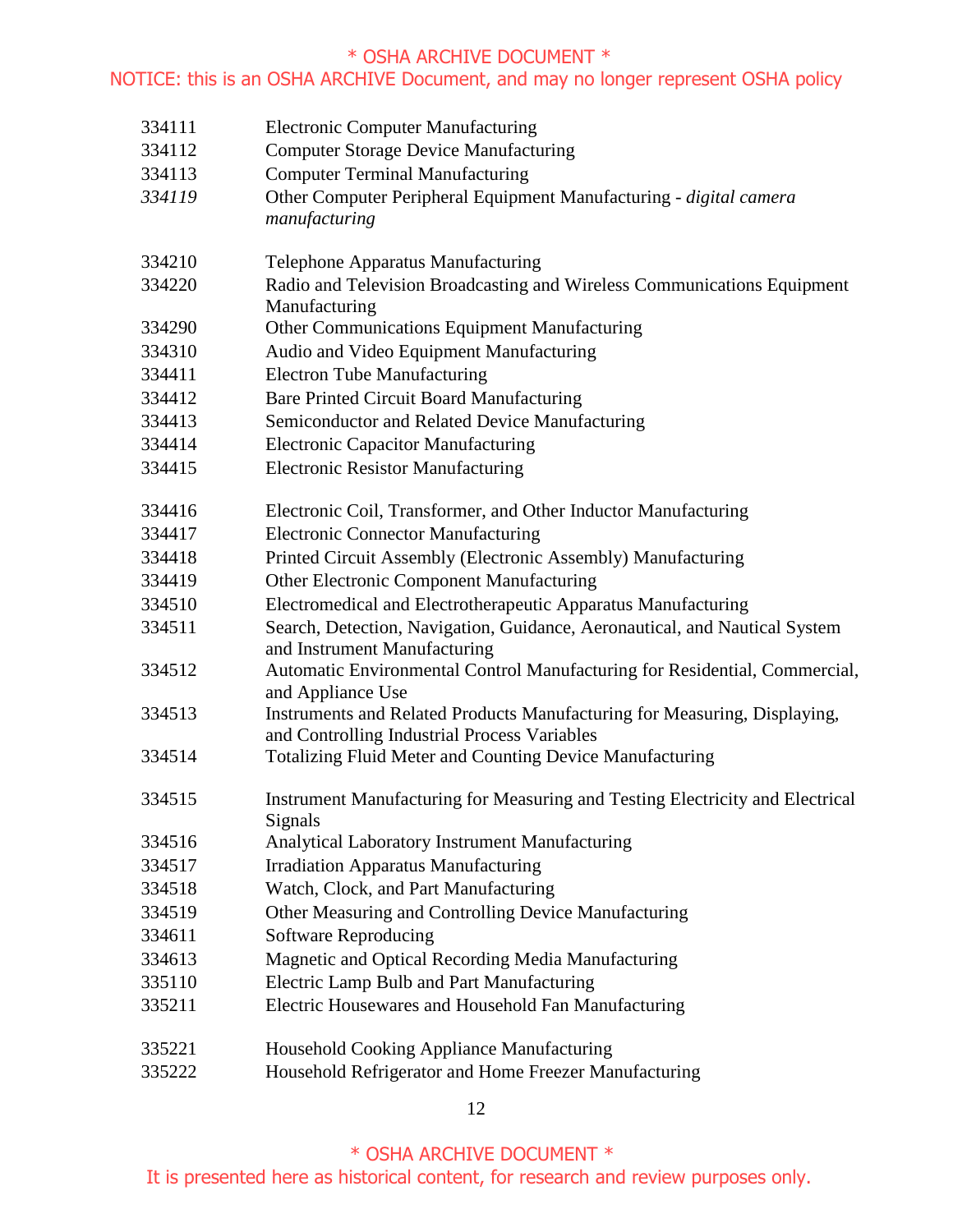Household Laundry Equipment Manufacturing Other Major Household Appliance Manufacturing Switchgear and Switchboard Apparatus Manufacturing Relay and Industrial Control Manufacturing Fiber Optic Cable Manufacturing Current-Carrying Wiring Device Manufacturing Carbon and Graphite Product Manufacturing All Other Miscellaneous Electrical Equipment and Component Manufacturing Aircraft Engine and Engine Parts Manufacturing Guided Missile and Space Vehicle Manufacturing Guided Missile and Space Vehicle Propulsion Unit and Propulsion Unit Parts Manufacturing Military Armored Vehicle, Tank, and Tank Component Manufacturing Office Furniture (except Wood) Manufacturing Surgical and Medical Instrument Manufacturing Surgical Appliance and Supplies Manufacturing Dental Laboratories Jewelry (except Costume) Manufacturing Silverware and Hollowware Manufacturing Jewelers' Material and Lapidary Work Manufacturing Costume Jewelry and Novelty Manufacturing Doll and Stuffed Toy Manufacturing Game, Toy, and Children's Vehicle Manufacturing Marking Device Manufacturing Sign Manufacturing All Other Miscellaneous Manufacturing **Wholesale Trade**  Furniture Merchant Wholesalers Home Furnishing Merchant Wholesalers Photographic Equipment and Supplies Merchant Wholesalers Office Equipment Merchant Wholesalers Computer and Computer Peripheral Equipment and Software Merchant **Wholesalers**  Other Commercial Equipment Merchant Wholesalers Medical, Dental, and Hospital Equipment and Supplies Merchant Wholesalers Ophthalmic Goods Merchant Wholesalers Other Professional Equipment and Supplies Merchant Wholesalers Electrical Apparatus and Equipment, Wiring Supplies, and Related Equipment

Merchant Wholesalers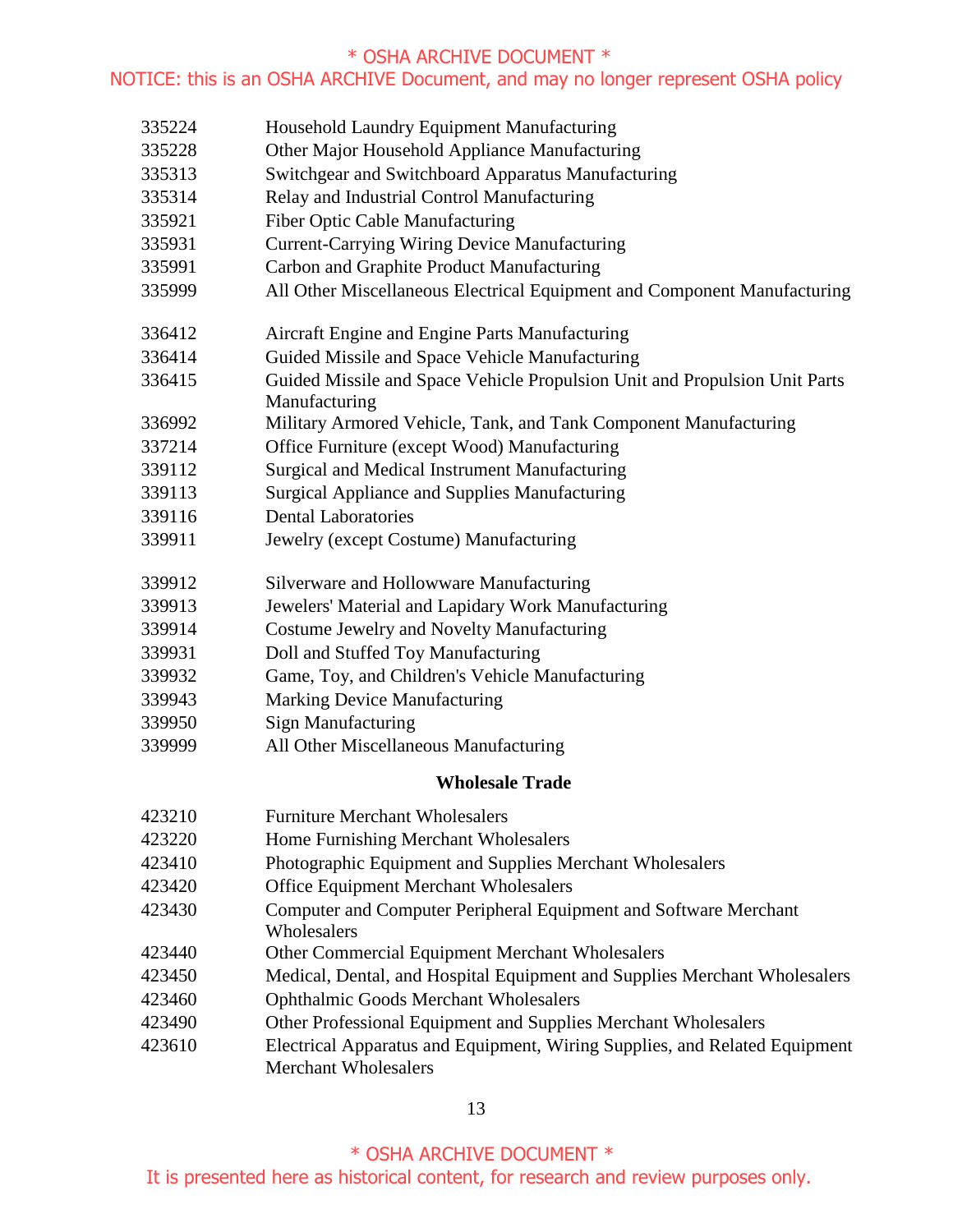# NOTICE: this is an OSHA ARCHIVE Document, and may no longer represent OSHA policy

| 423620 | Electrical and Electronic Appliance, Television, and Radio Set Merchant<br>Wholesalers - except electric water heaters |
|--------|------------------------------------------------------------------------------------------------------------------------|
| 423690 | Other Electronic Parts and Equipment Merchant Wholesalers                                                              |
| 423710 | <b>Hardware Merchant Wholesalers</b>                                                                                   |
| 423720 | Plumbing and Heating Equipment and Supplies (Hydronics) Merchant<br>Wholesalers - gas household appliances             |
| 423730 | Warm Air Heating and Air-Conditioning Equipment and Supplies Merchant<br>Wholesalers                                   |
| 423740 | Refrigeration Equipment and Supplies Merchant Wholesalers                                                              |
| 423810 | Construction and Mining (except Oil Well) Machinery and Equipment<br><b>Merchant Wholesalers</b>                       |
| 423820 | Farm and Garden Machinery and Equipment Merchant Wholesalers                                                           |
| 423830 | Industrial Machinery and Equipment Merchant Wholesalers                                                                |
| 423840 | <b>Industrial Supplies Merchant Wholesalers</b>                                                                        |
| 423850 | Service Establishment Equipment and Supplies Merchant Wholesalers                                                      |
| 423860 | Transportation Equipment and Supplies (except Motor Vehicle) Merchant<br>Wholesalers                                   |
| 423910 | Sporting and Recreational Goods and Supplies Merchant Wholesalers                                                      |
| 423920 | Toy and Hobby Goods and Supplies Merchant Wholesalers                                                                  |
| 423940 | Jewelry, Watch, Precious Stone, and Precious Metal Merchant Wholesalers                                                |
| 423990 | Other Miscellaneous Durable Goods Merchant Wholesalers                                                                 |
| 424210 | Drugs and Druggists' Sundries Merchant Wholesalers                                                                     |
| 424310 | Piece Goods, Notions, and Other Dry Goods Merchant Wholesalers                                                         |
| 424320 | Men's and Boys' Clothing and Furnishings Merchant Wholesalers                                                          |
| 424330 | Women's, Children's, and Infants' Clothing and Accessories Merchant<br>Wholesalers                                     |
| 424340 | <b>Footwear Merchant Wholesalers</b>                                                                                   |
|        | <b>Retail Trade</b>                                                                                                    |
| 441110 | <b>New Car Dealers</b>                                                                                                 |
| 441120 | <b>Used Car Dealers</b>                                                                                                |
| 441221 | Motorcycle, ATV, and Personal Watercraft Dealers                                                                       |
| 441222 | <b>Boat Dealers</b>                                                                                                    |
| 441229 | All Other Motor Vehicle Dealers                                                                                        |
| 442210 | <b>Floor Covering Stores</b>                                                                                           |
| 443111 | <b>Household Appliance Stores</b>                                                                                      |
| 443112 | Radio, Television, and Other Electronics Stores                                                                        |
| 443120 | <b>Computer and Software Stores</b>                                                                                    |
| 443130 | Camera and Photographic Supplies Stores                                                                                |
| 444210 | <b>Outdoor Power Equipment Stores</b>                                                                                  |
| 445220 | Fish and Seafood Markets                                                                                               |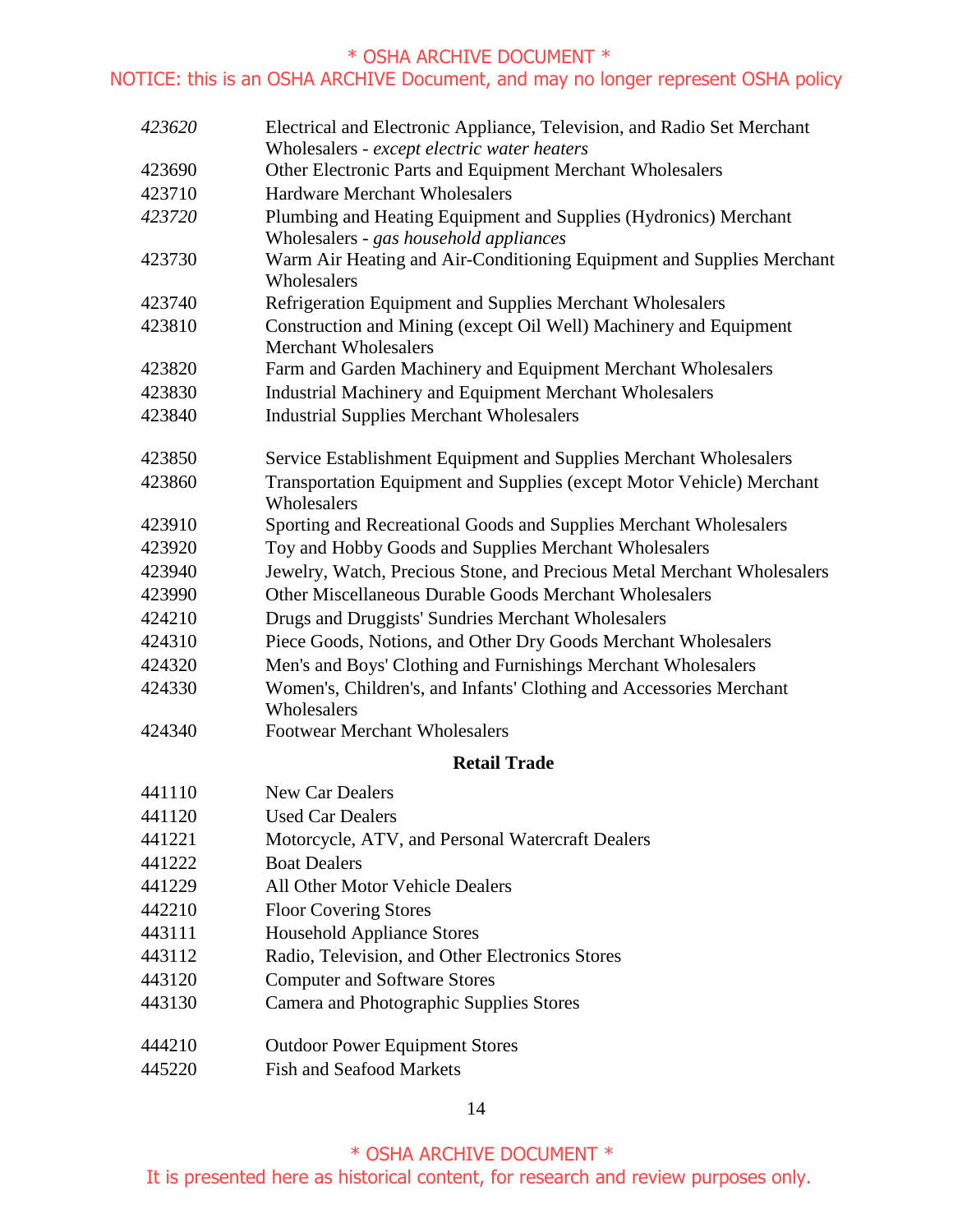## NOTICE: this is an OSHA ARCHIVE Document, and may no longer represent OSHA policy

- Fruit and Vegetable Markets
- Baked Goods Stores
- Confectionery and Nut Stores
- All Other Specialty Food Stores
- Beer, Wine, and Liquor Stores
- Pharmacies and Drug Stores
- Cosmetics, Beauty Supplies, and Perfume Stores
- Optical Goods Stores
- Food (Health) Supplement Stores
- All Other Health and Personal Care Stores
- Gasoline Stations with Convenience Stores
- Other Gasoline Stations
- Men's Clothing Stores
- Women's Clothing Stores
- Children's and Infants' Clothing Stores
- Family Clothing Stores
- Clothing Accessories Stores
- Other Clothing Stores
- Shoe Stores
- Jewelry Stores
- Luggage and Leather Goods Stores
- Sporting Goods Stores
- Hobby, Toy, and Game Stores
- Sewing, Needlework, and Piece Goods Stores
- Musical Instrument and Supplies Stores
- Book Stores
- News Dealers and Newsstands
- Prerecorded Tape, Compact Disc, and Record Stores
- Office Supplies and Stationery Stores
- Gift, Novelty, and Souvenir Stores
- Tobacco Stores
- All Other Miscellaneous Store Retailers (except Tobacco Stores)
- Electronic Shopping
- Electronic Auctions
- Mail-Order Houses

## **Transportation and Warehousing**

- Nonscheduled Chartered Passenger Air Transportation
- Nonscheduled Chartered Freight Air Transportation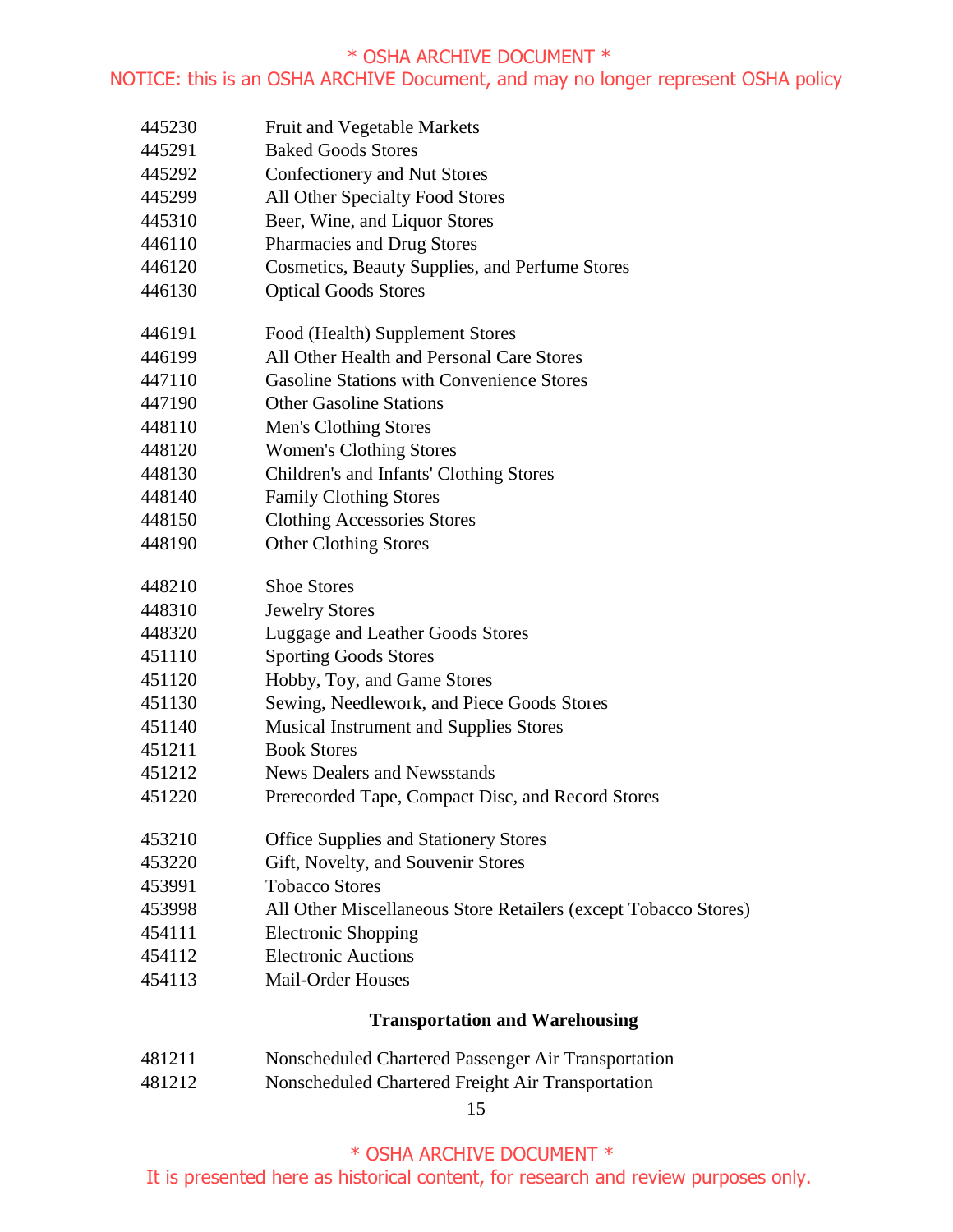### NOTICE: this is an OSHA ARCHIVE Document, and may no longer represent OSHA policy

- Other Nonscheduled Air Transportation
- Coastal and Great Lakes Freight Transportation
- Inland Water Freight Transportation
- Inland Water Passenger Transportation
- Pipeline Transportation of Refined Petroleum Products
- All Other Pipeline Transportation
- Other Support Activities for Water Transportation
- Freight Transportation Arrangement
- Farm Product Warehousing and Storage

#### **Information**

| 511110 | <b>Newspaper Publishers</b>                                 |
|--------|-------------------------------------------------------------|
| 511120 | <b>Periodical Publishers</b>                                |
| 511130 | <b>Book Publishers</b>                                      |
| 511140 | Directory and Mailing List Publishers                       |
| 511191 | <b>Greeting Card Publishers</b>                             |
| 511199 | <b>All Other Publishers</b>                                 |
| 511210 | <b>Software Publishers</b>                                  |
| 512110 | Motion Picture and Video Production                         |
| 512120 | Motion Picture and Video Distribution                       |
| 512131 | Motion Picture Theaters (except Drive-Ins)                  |
| 512132 | <b>Drive-In Motion Picture Theaters</b>                     |
| 512191 | Teleproduction and Other Postproduction Services            |
| 512199 | Other Motion Picture and Video Industries                   |
| 512210 | <b>Record Production</b>                                    |
| 512230 | <b>Music Publishers</b>                                     |
| 512290 | Other Sound Recording Industries                            |
| 515111 | <b>Radio Networks</b>                                       |
| 515112 | <b>Radio Stations</b>                                       |
| 515120 | <b>Television Broadcasting</b>                              |
| 517210 | Wireless Telecommunications Carriers (except Satellite)     |
| 517410 | <b>Satellite Telecommunications</b>                         |
| 517911 | <b>Telecommunications Resellers</b>                         |
| 517919 | All Other Telecommunications                                |
| 518210 | Data Processing, Hosting, and Related Services              |
| 519110 | <b>News Syndicates</b>                                      |
| 519120 | Libraries and Archives                                      |
| 519130 | Internet Publishing and Broadcasting and Web Search Portals |
|        |                                                             |

All Other Information Services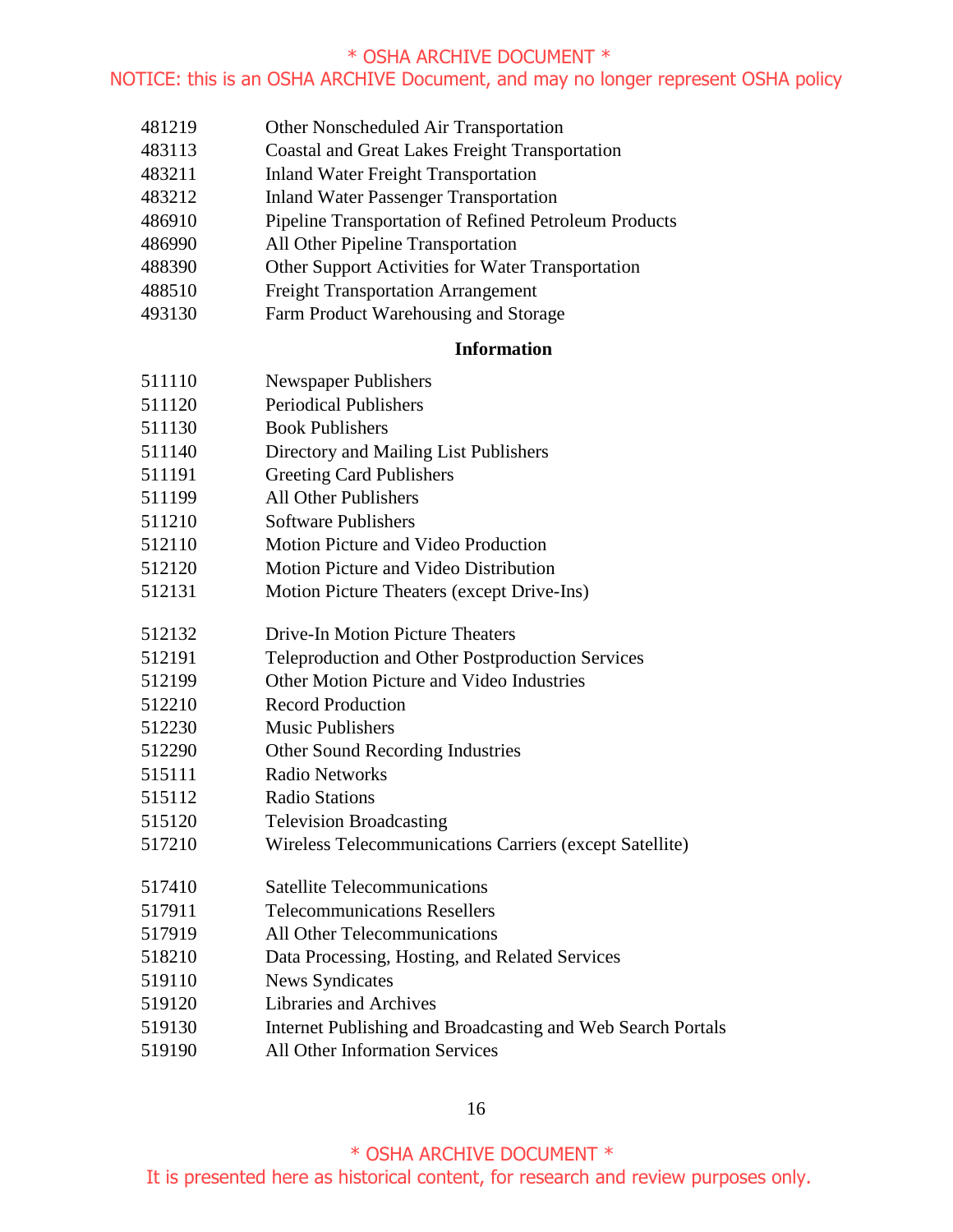## **Finance and Insurance**

| 522110 | <b>Commercial Banking</b>                                                |
|--------|--------------------------------------------------------------------------|
| 522120 | <b>Savings Institutions</b>                                              |
| 522130 | <b>Credit Unions</b>                                                     |
| 522190 | Other Depository Credit Intermediation                                   |
| 522210 | <b>Credit Card Issuing</b>                                               |
| 522220 | <b>Sales Financing</b>                                                   |
| 522291 | <b>Consumer Lending</b>                                                  |
| 522292 | <b>Real Estate Credit</b>                                                |
| 522293 | <b>International Trade Financing</b>                                     |
| 522294 | <b>Secondary Market Financing</b>                                        |
| 522298 | All Other Nondepository Credit Intermediation                            |
| 522310 | Mortgage and Nonmortgage Loan Brokers                                    |
| 522320 | Financial Transactions Processing, Reserve, and Clearinghouse Activities |
| 522390 | Other Activities Related to Credit Intermediation                        |
| 523110 | <b>Investment Banking and Securities Dealing</b>                         |
| 523120 | Securities Brokerage                                                     |
| 523130 | <b>Commodity Contracts Dealing</b>                                       |
| 523140 | <b>Commodity Contracts Brokerage</b>                                     |
| 523910 | Miscellaneous Intermediation                                             |
| 523920 | Portfolio Management                                                     |
| 523930 | <b>Investment Advice</b>                                                 |
| 523991 | Trust, Fiduciary, and Custody Activities                                 |
| 523999 | Miscellaneous Financial Investment Activities                            |
| 524113 | Direct Life Insurance Carriers                                           |
| 524114 | Direct Health and Medical Insurance Carriers                             |
| 524126 | Direct Property and Casualty Insurance Carriers                          |
| 524127 | <b>Direct Title Insurance Carriers</b>                                   |
| 524128 | Other Direct Insurance (except Life, Health, and Medical) Carriers       |
| 524130 | <b>Reinsurance Carriers</b>                                              |
| 524210 | <b>Insurance Agencies and Brokerages</b>                                 |
| 524291 | <b>Claims Adjusting</b>                                                  |
| 524292 | Third Party Administration of Insurance and Pension Funds                |
| 524298 | All Other Insurance Related Activities                                   |
| 525110 | <b>Pension Funds</b>                                                     |
| 525120 | <b>Health and Welfare Funds</b>                                          |
| 525190 | <b>Other Insurance Funds</b>                                             |
| 525910 | <b>Open-End Investment Funds</b>                                         |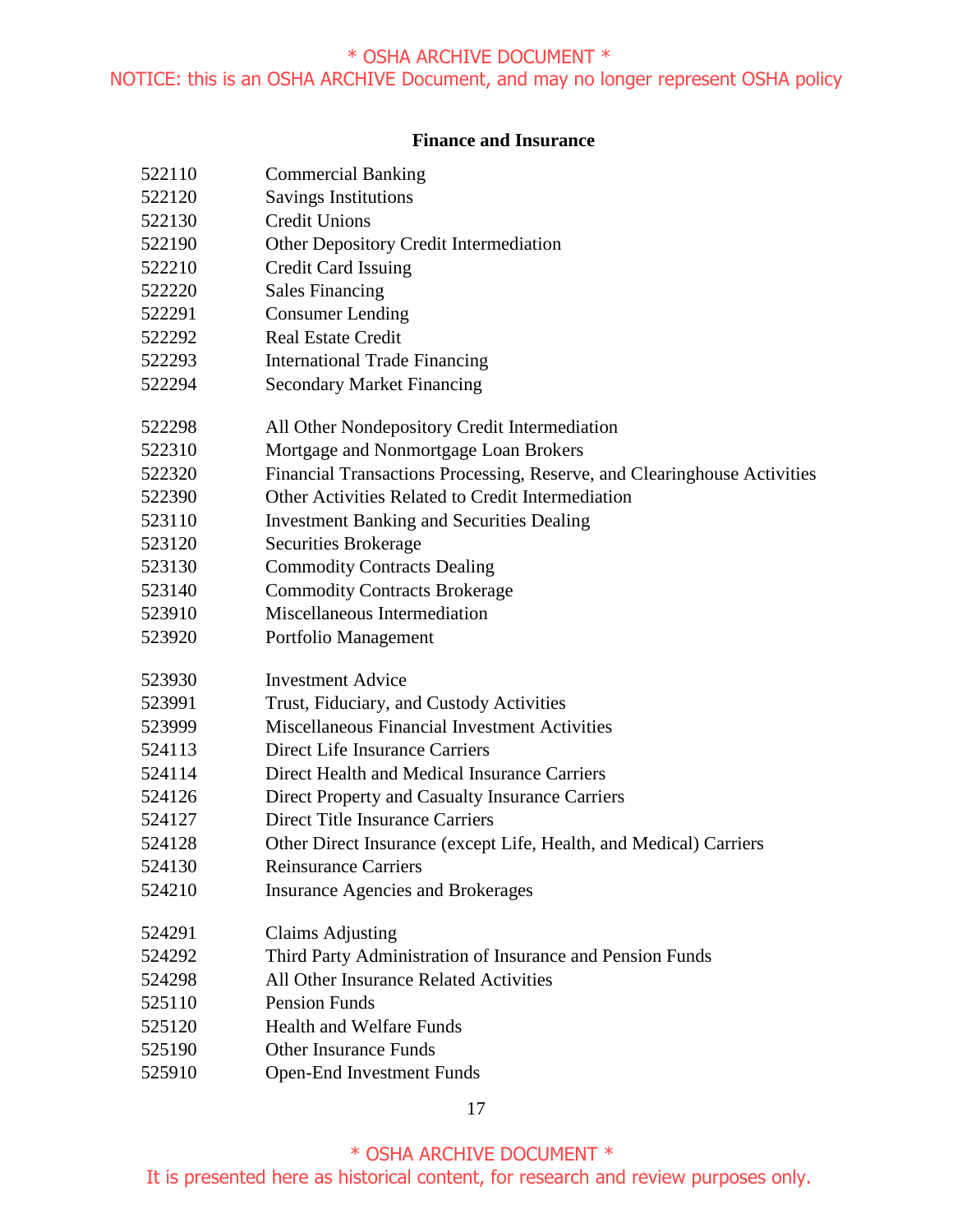- Trusts, Estates, and Agency Accounts
- Other Financial Vehicles

### **Real Estate and Rental and Leasing**

- Lessors of Nonresidential Buildings (excpet Miniwarehouses)
- Offices of Real Estate Agents and Brokers
- Residential Property Managers
- Nonresidential Property Managers
- Offices of Real Estate Appraisers
- Other Activities Related to Real Estate
- Commercial Air, Rail, and Water Transportation Equipment Rental and Leasing
- Construction, Mining, and Forestry Machinery and Equipment Rental and
- Leasing
- Office Machinery and Equipment Rental and Leasing
- Other Commercial and Industrial Machinery and Equipment Rental and Leasing

#### **Professional, Scientific, and Technical Services**

- Offices of Lawyers
- Offices of Notaries
- Title Abstract and Settlement Offices
- All Other Legal Services
- Offices of Certified Public Accountants
- Tax Preparation Services
- Payroll Services
- Other Accounting Services
- Architectural Services
- Landscape Architectural Services
- Engineering Services
- Drafting Services
- Building Inspection Services
- Geophysical Surveying and Mapping Services
- Surveying and Mapping (except Geophysical) Services
- Testing Laboratories
- Interior Design Services
- Industrial Design Services
- Graphic Design Services
- Other Specialized Design Services
- Custom Computer Programming Services
- Computer Systems Design Services
- Computer Facilities Management Services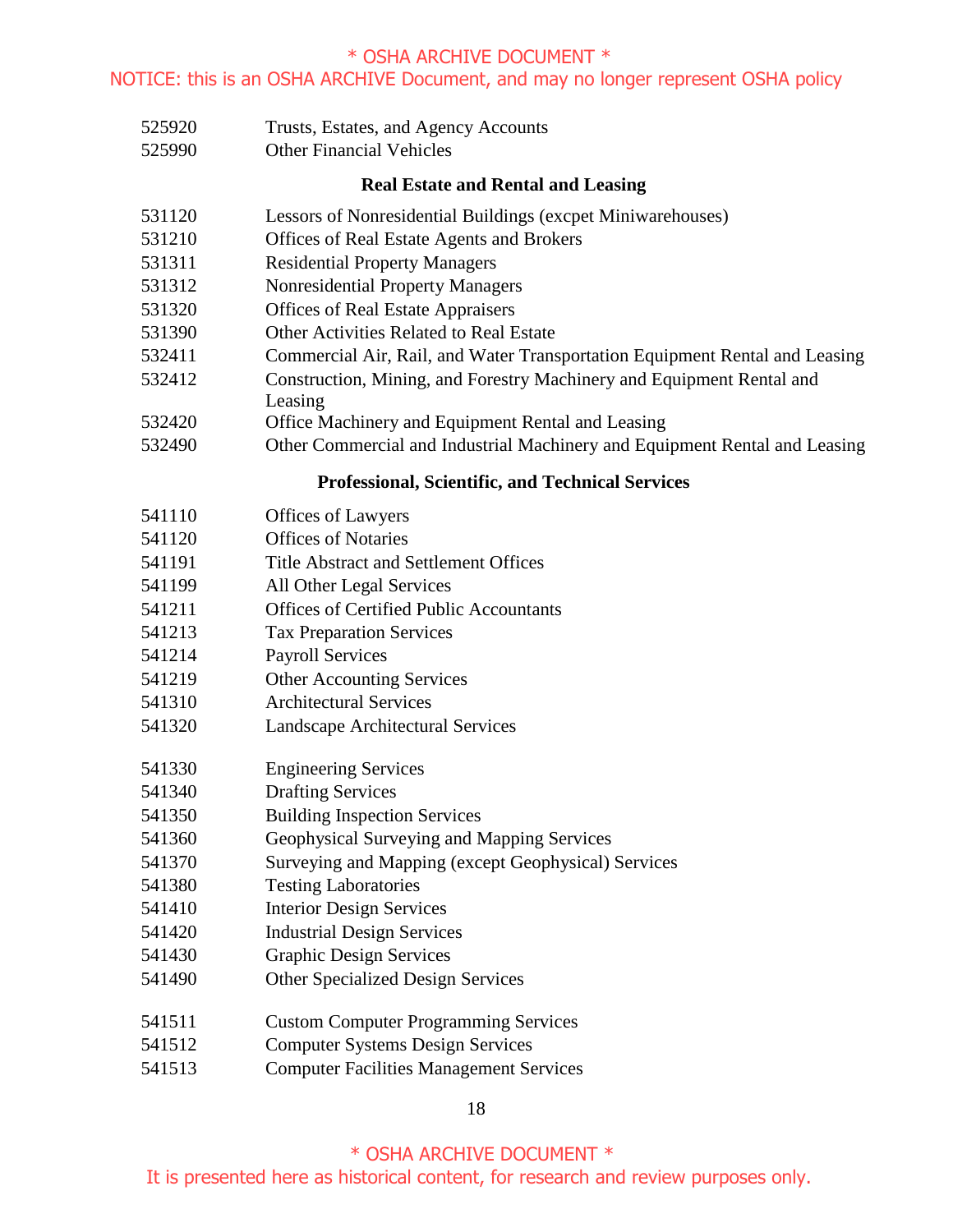## NOTICE: this is an OSHA ARCHIVE Document, and may no longer represent OSHA policy

- Other Computer Related Services
- Administrative Management and General Management Consulting Services
- Human Resources Consulting Services
- Marketing Consulting Services
- Process, Physical Distribution, and Logistics Consulting Services
- Other Management Consulting Services
- Environmental Consulting Services
- Other Scientific and Technical Consulting Services
- Research and Development in Biotechnology
- Research and Development in the Physical, Engineering, and Life Sciences (except Biotechnology)
- Research and Development in the Social Sciences and Humanities
- Advertising Agencies
- Public Relations Agencies
- Media Buying Agencies
- Media Representatives
- Display Advertising
- Direct Mail Advertising
- Advertising Material Distribution Services
- Other Services Related to Advertising
- Marketing Research and Public Opinion Polling
- Photography Studios, Portrait
- Commercial Photography
- Translation and Interpretation Services
- All Other Professional, Scientific, and Technical Services

# **Management of Companies and Enterprises**

- Offices of Bank Holding Companies
- Offices of Other Holding Companies
- Corporate, Subsidiary, and Regional Managing Offices

## **Administrative and Support and Waste Management and Remediation Services**

- Office Administrative Services
- Employment Placement Agencies
- Executive Search Services
- Temporary Help Services
- Professional Employer Organizations
- Document Preparation Services
- Telephone Answering Services
- Telemarketing Bureaus and Other Contact Centers

## \* OSHA ARCHIVE DOCUMENT \*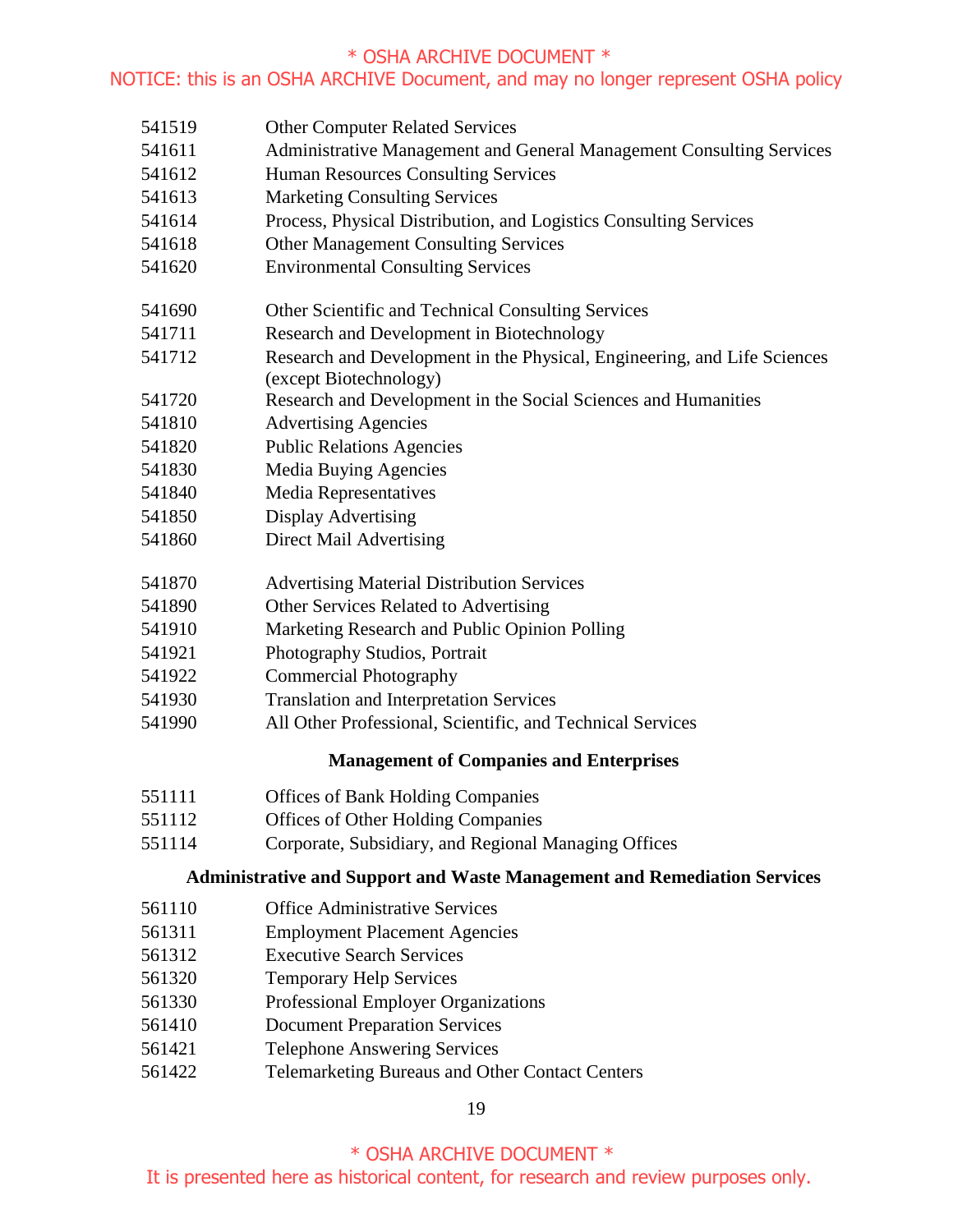# NOTICE: this is an OSHA ARCHIVE Document, and may no longer represent OSHA policy

| 561431 | <b>Private Mail Centers</b>                              |
|--------|----------------------------------------------------------|
| 561439 | Other Business Service Centers (including Copy Shops)    |
|        |                                                          |
| 561440 | <b>Collection Agencies</b>                               |
| 561450 | <b>Credit Bureaus</b>                                    |
| 561491 | <b>Repossession Services</b>                             |
| 561492 | <b>Court Reporting and Stenotype Services</b>            |
| 561499 | All Other Business Support Services                      |
| 561510 | <b>Travel Agencies</b>                                   |
| 561520 | <b>Tour Operators</b>                                    |
| 561591 | <b>Convention and Visitors Bureaus</b>                   |
| 561599 | All Other Travel Arrangement and Reservation Services    |
| 561611 | <b>Investigation Services</b>                            |
| 561612 | <b>Security Guards and Patrol Services</b>               |
| 561621 | Security Systems Services (except Locksmiths)            |
| 561622 | Locksmiths                                               |
| 562211 | Hazardous Waste Treatment and Disposal                   |
| 562213 | Solid Waste Combustors and Incinerators                  |
|        | <b>Educational Services</b>                              |
| 611110 | <b>Elementary and Secondary Schools</b>                  |
| 611210 | <b>Junior Colleges</b>                                   |
| 611310 | Colleges, Universities, and Professional Schools         |
| 611430 | Professional and Management Development Training         |
| 611511 | <b>Cosmetology and Barber Schools</b>                    |
| 611512 | <b>Flight Training</b>                                   |
| 611513 | <b>Apprenticeship Training</b>                           |
| 611519 | Other Technical and Trade Schools                        |
| 611610 | Fine Arts Schools                                        |
| 611620 | Sports and Recreation Instruction                        |
| 611630 | Language Schools                                         |
| 611691 | <b>Exam Preparation and Tutoring</b>                     |
| 611692 | <b>Automobile Driving Schools</b>                        |
| 611699 | All Other Miscellaneous Schools and Instruction          |
| 611710 | <b>Educational Support Services</b>                      |
|        | <b>Health Care and Social Assistance</b>                 |
| 621111 | Offices of Physicians (except Mental Health Specialists) |
| 621112 | Offices of Physicians, Mental Health Specialists         |
| 621210 | <b>Offices of Dentists</b>                               |

## 

 \* OSHA ARCHIVE DOCUMENT \* It is presented here as historical content, for research and review purposes only.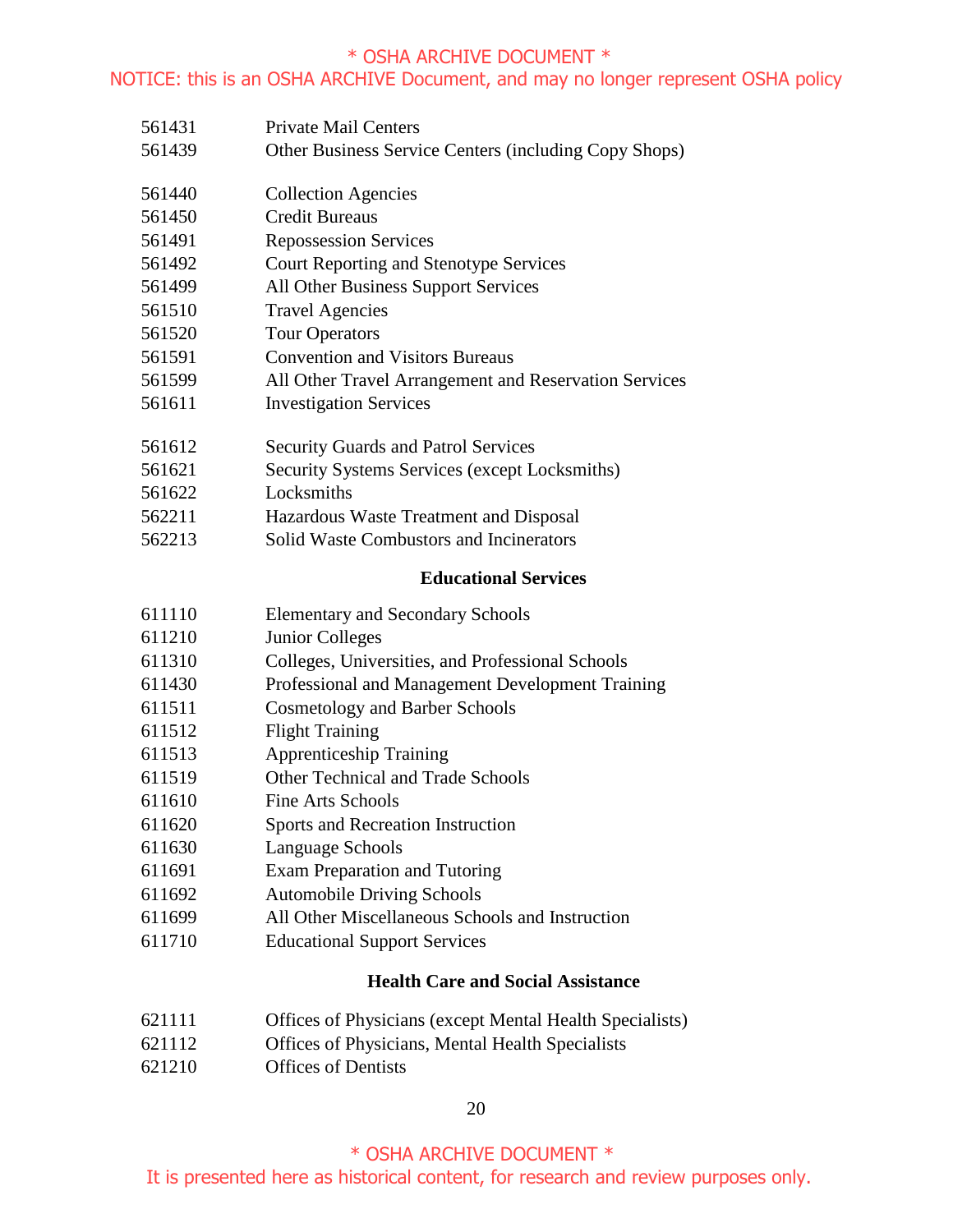## NOTICE: this is an OSHA ARCHIVE Document, and may no longer represent OSHA policy

- Offices of Chiropractors
- Offices of Optometrists
- Offices of Mental Health Practitioners (except Physicians)
- Offices of Physical, Occupational and Speech Therapists, and Audiologists
- Offices of Podiatrists
- Offices of All Other Miscellaneous Health Practitioners
- Family Planning Centers
- Outpatient Mental Health and Substance Abuse Centers
- HMO Medical Centers
- Kidney Dialysis Centers
- Freestanding Ambulatory Surgical and Emergency Centers
- All Other Outpatient Care Centers
- Medical Laboratories
- Diagnostic Imaging Centers
- Child and Youth Services
- Other Individual and Family Services
- Temporary Shelters
- Other Community Housing Services
- Emergency and Other Relief Services
- Child Day Care Services

## **Arts, Entertainment, and Recreation**

- Theater Companies and Dinner Theaters
- Dance Companies
- Musical Groups and Artists
- Other Performing Arts Companies
- Promoters of Performing Arts, Sports, and Similar Events with Facilities
- Promoters of Performing Arts, Sports, and Similar Events without Facilities
- Agents and Managers for Artists, Athletes, Entertainers, and Other Public
- Figures
- Marinas
- Fitness and Recreational Sports Centers
- Bowling Centers
- All Other Amusement and Recreation Industries

## **Accommodation and Food Services**

- RV (Recreational Vehicle) Parks and Campgrounds
- Recreational and Vacation Camps (except Campgrounds)
- Full-Service Restaurants
- Limited-Service Restaurants

# \* OSHA ARCHIVE DOCUMENT \*